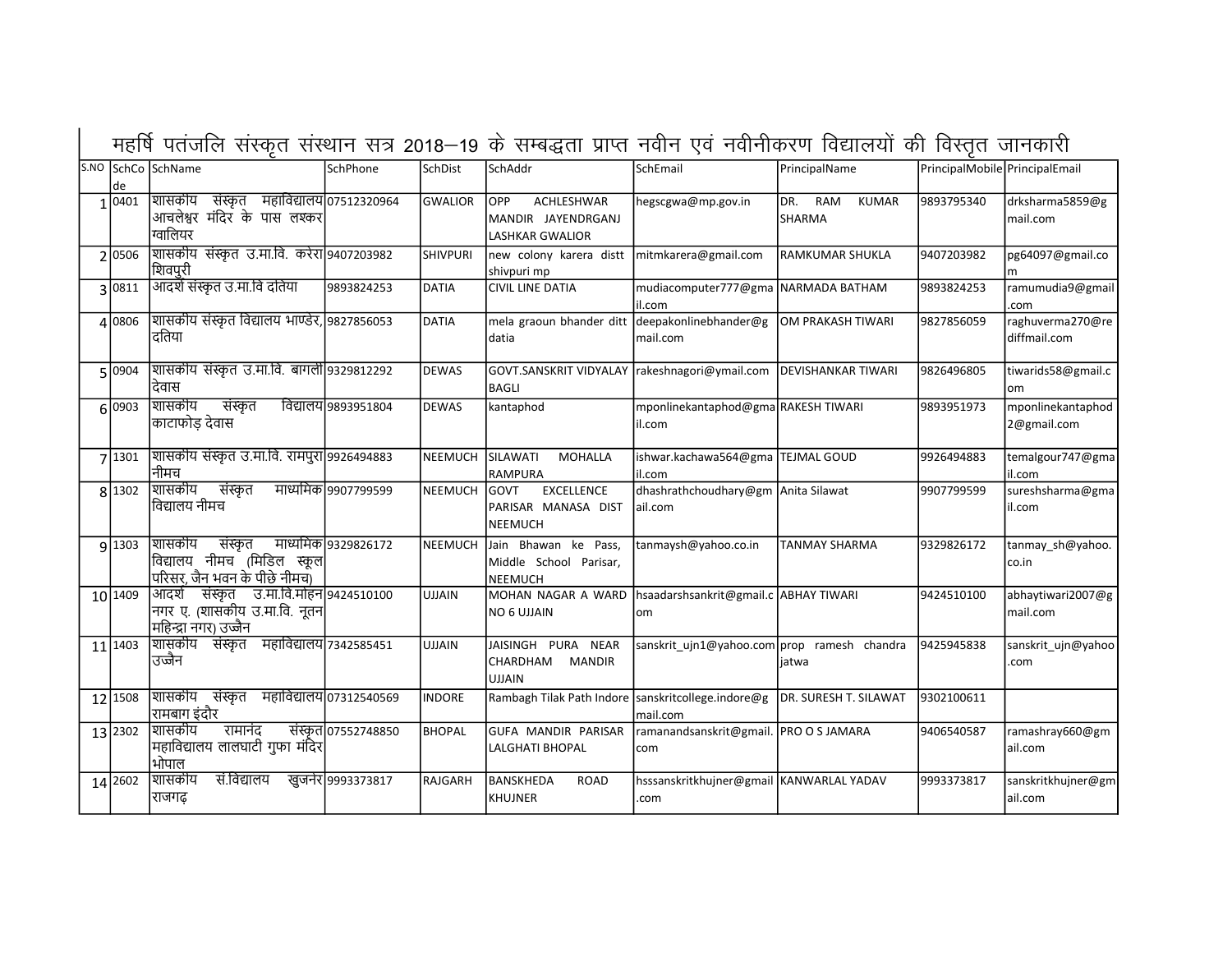| 15 2601             | राजकीय शासकीय<br>उ.मा.वि. नरसिंहगढ़ राजगढ़                   | संस्कृत 9425445186     | RAJGARH        | <b>WARD</b><br><b>NO</b><br>15<br>MAHADEVIPURI<br><b>MARG</b><br><b>DIST</b><br>NARSINGHGARH<br>RAJGARH | satishpaliwal001@gmail.c SATISH PALIWAL<br>om                  |                                | 9425445186 | satishpaliwal01@gm<br>ail.com      |
|---------------------|--------------------------------------------------------------|------------------------|----------------|---------------------------------------------------------------------------------------------------------|----------------------------------------------------------------|--------------------------------|------------|------------------------------------|
| 16 2701             | शासकीय संस्कृत उ.मा.विद्यालय 8817413995<br>विदिशा            |                        | <b>VIDISHA</b> | NEEMTAL VIDISHA                                                                                         | sanskrituchchvidhyalaya@ Smt. Pratibha Barsainyan<br>vahoo.com |                                | 8817413995 | pbarsainyan0407@g<br>mail.com      |
| 17 2704             | आदर्श संस्कृत उ.मा.वि सिरोंज 07591253558<br>विदिशा           |                        | <b>VIDISHA</b> | Govt. Ex. School siron ke   Hsssanskrit2704@gmail.c   MOHA. SHAPHIQ KHAN<br>parisar me                  | om                                                             |                                | 9425640536 | Exhsssironj@gmail.c<br>om          |
| 18 3301             | शासकीय संस्कृत महाविद्यालय 7732272285<br>दिवेन्द्र नगर पन्ना |                        | PANNA          | GOVT SANSKRIT COLLEGE   hegscdevpan-<br>DEVENDRA NAGAR, DISTT mp@mp.gov.in<br><b>PANNA MP</b>           |                                                                | DR MANOJ KUMAR<br><b>SINHA</b> | 9009682765 | hegscdevpan-<br>mp@gov.in          |
| 19 3303             | शासकीय संस्कृत उ.मा.वि. बघौरा 7974109598<br>पन्ना            |                        | PANNA          | VILL BANDHORA POST<br><b>SATHANIYA</b><br><b>TEHSIL</b><br><b>GUNOUR DISTT PANNA</b>                    | 23100212507sanskrit@g<br>mail.com                              | SHIVNARAYAN DWIVEDI            | 7974109598 | shivnarayand44@g<br>mail.com       |
| 20 3518             | शासकीय देवेन्द्र संस्कृत विद्यालय 9424601692<br>टीकमगढ़      |                        | H.             | TIKAMGAR NAZAR BAG TIKAMGARH                                                                            | ranutkg@gmail.com                                              | RAKESH KUMAR JAIN              | 9424601692 | ranucom11@gmail.c<br>om            |
| 21 4316             | वेकंट<br>शासकीय<br>महाविद्यालय रीवा                          | संस्कृत 07662225617    | <b>REWA</b>    | JAGANNATH MANDIR<br>PARISHAR BICHHIYA REWA                                                              | hegvscerw@gov.in                                               | DR. V.P. MISHRA                | 9424355055 | vpmishra.rewa@gm<br>ail.com        |
| 22 4305             | शासकीय संस्कृत उ. मा. वि. इटमा 9200683937<br>रीवा            |                        | <b>REWA</b>    | vill-itma, post-itma, tehsil-<br>jawa,rewa                                                              | hsitma2017@gmail.com                                           | <b>DEVENDRA KUMAR</b>          | 9200683937 | hsssanskrititma@g<br>mail.com      |
| 23 4505             | शासकीय संस्कृत उ.मा.वि.सतोहरी 9754142640<br>,सीधी            |                        | <b>SIDHI</b>   | village satohari post<br>chakdaur teh-rampur<br>naikin district sidhi m.p.                              | ghsssatohari4505@gmail. RS DWIVEDI<br>com                      |                                | 9754142640 | radheshyamdwivedi<br>789@gmail.com |
| 24 4512             | शासकीय संस्कृत<br>भितरी सीधी                                 | महाविद्यालय 8349525758 | SIDHI          | vill po bhitari tah. rampur<br>naikin dist. sidhi                                                       | hegscbhisid@mp.gov.in                                          | DR RAMSHARAN PANDEY 8349525758 |            | rspandey109@gmail<br>.com          |
| 25 4516             | शासकीय संस्कृत उ.मा.वि. झिरिया  9630842737                   |                        | SIDHI          | VILL JHIRIYA POST PATNA RP383424@GMAIL.COM<br>PIN 486775                                                |                                                                | R P SHARMA                     | 9981213966 | SHIVAM9893890787<br>@GMAIL.COM     |
| $26\overline{4526}$ | शासकीय संस्कृत उ.मा.वि. बढ़ौरा 9425177816<br>सीधी            |                        | SIDHI          | PRINCIPAL<br>GOVT<br>SANSKRIT<br><b>HIGHER</b><br>SCHOOL<br><b>SECONDARY</b><br>BADHAURA DISTT SIDHI    | SUSANDWIVEDI@GMAIL.<br>COM                                     | <b>J N PANDEY</b>              | 9425177816 | jnpandey2018@gma<br>il.com         |

MP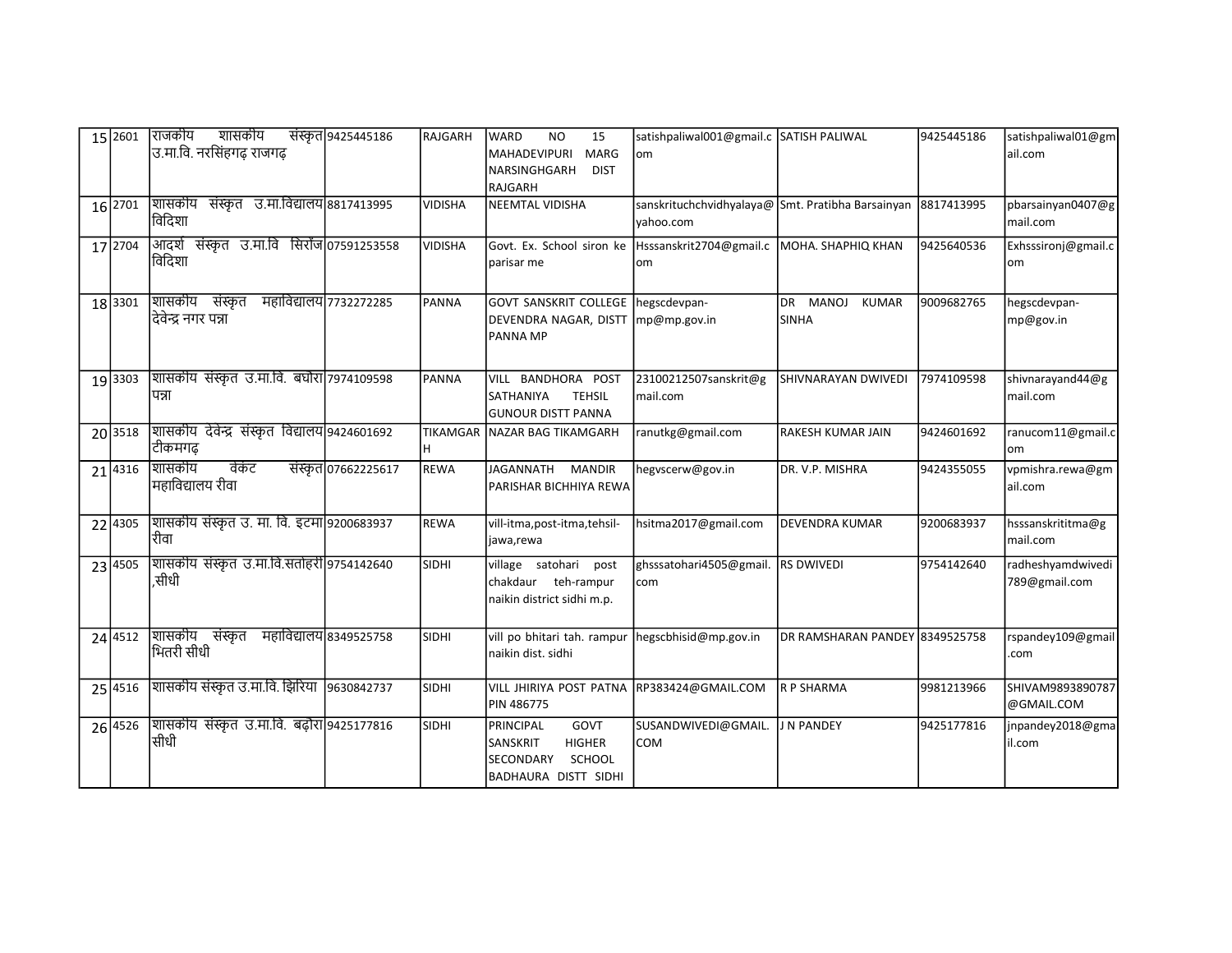| 27 4605 | शिसिकीय संस्कृत उ.मा.वि. चौबेपुर 9936014765 <br>सतना                                               |                     | <b>SATNA</b>   | GOVT SANSKRIT HIGHER<br>SECONDARY VIDYALAYA<br><b>CHAUBEPUR CHITRAKOOT</b><br><b>SATNA MP</b>                              | govthsschaubepur@gmail. RAMNEWAJ PANDEY<br>com                |                                 | 9936014765 | dependrasingh85@g<br>mail.com    |
|---------|----------------------------------------------------------------------------------------------------|---------------------|----------------|----------------------------------------------------------------------------------------------------------------------------|---------------------------------------------------------------|---------------------------------|------------|----------------------------------|
| 28 4637 | शासकीय अभय संस्कृत विद्यालय 9993146049<br>अमरपाटन सतना                                             |                     | <b>SATNA</b>   | maihar road govt sanskrit singh1965@gmail.com<br>h s school amarpatan                                                      |                                                               | K.K. SINGH                      | 9993146049 | kksingh.apn@gmail.<br>com        |
| 29 4601 | शिासकीय पुरूषोत्तम सं.महा.वि. 9589811986<br>खजूरीताल संतना                                         |                     | SATNA          | lgovt<br>PURUSOTTAM<br><b>SANSKRIT</b><br>MAHAVIDYALAYA<br>KHAJURITAL DIST SATNA<br> MP                                    | hindphotocopy@gmail.co DR. SHIVCHANDRA VALKE 9589811986<br>m  |                                 |            | drshrivchand@gmail<br>.com       |
| 30 4617 | शािसकीय श्री कृष्णा<br> उ.मा.वि. सिंहपुर सतना                                                      | संस्कृत 07673279851 | <b>SATNA</b>   | POST SINGHPUR<br>VILL<br>PATPARNATH                                                                                        | govtshrikrishnahssssinghp SHRI<br>ur@gmail.com                | CHANDIDEEN<br>PIDHIHA           | 9713281744 | surekhamishraaaa@<br>gmail.com   |
| 31 4602 | शासकीय गिरराज कुमारी संस्कृत 7672251415<br>उ.मा.वि.सोहावल सतना                                     |                     | SATNA          | <b>SOHAWAL DIST SATNA</b>                                                                                                  | ghsssanssohawal@gmail.c SURENDRA<br>om                        | <b>KUMAR</b><br><b>SHUKLA</b>   | 8109393750 | surendrashukla81@<br>gmail.com   |
| 32 4603 | शासकीय रामप्रताप सं.विद्यालय 7089848814<br>जिसौ सतना (बसस्टेड के पास <br>पुरानी गढ़ी पो. जसौ सतना) |                     | SATNA          | RAM<br>PRATAP<br>GOVT<br>SANSKRIT SCHOOL JASO<br>PURANI GADHAI KE PASS<br><b>BUS STAND JASO BLOCK</b><br>NAGOD DISTT SATNA | ghssanskitjaso@gmail.co<br>m                                  | <b>SMT TANUJA PURWAR</b>        | 7089848814 | av4991jaso@gmail.c<br>om         |
| 33 4701 | GOVT RANJEET SANSKRIT HS 9179709550<br><b>SCHHOL INDWAR</b>                                        |                     | <b>UMARIA</b>  | GOVT<br><b>RANGEET</b><br>SHANSKRIT HSS INDWAR                                                                             | SKCHATURVEDI011@GMADR. SANJAY KUMAR<br>IL.COM                 | <b>CHATURVEDI</b>               | 9179709550 | LOVEINDWAR@GM<br>AIL.COM         |
| 34 4914 | शासकीय अभय संस्कृत महा07652248471<br> विद्यालय कल्याणपुर शहडोल                                     |                     | <b>SHAHDOL</b> | Gram-Kalyanpur<br>Po.<br>Bhunibandh T. Sohagpur<br>Dist. Shahdol M.P. 484001                                               | hegascskalsha@mp.gov.in DR D B MISHRA                         |                                 | 9993872215 | mishradeenbandhu5<br>6@gmail.com |
| 35 0105 | ठाकुर बाबा<br> श्री<br>उ.मा.वि.रघुनाथपुर, श्योपुर                                                  | संस्कृत 07536252135 | <b>SHEOPUR</b> | raghunath pur tehsheel<br>veerpur sheopur                                                                                  | shailu.jadon.84@gmail.co Raghuraj Jadon<br>m                  |                                 | 7389028552 | jadon.saurav@gmail<br>.com       |
| 36 0104 | SHRI GANESH SANSKRIT H S<br><b>SCHOOL</b>                                                          | 07536252135         | <b>SHEOPUR</b> | veerpur sheopur                                                                                                            | jadon.saurav@gmail.com                                        | RAGHURAJ SINGH JADON 7389028552 |            | shailusbi@gmail.co               |
| 37 0240 | VIVEKANAND SANSKRIT H S<br>SCHOOL SABALGARH                                                        | 07536252135         | <b>MORENA</b>  | sunehra road sabalgarh                                                                                                     | shailu.jadon.84@gmail.co RAGHURAJ SINGH JADON 7389028552<br>m |                                 |            | jadon.saurav@gmail<br>.com       |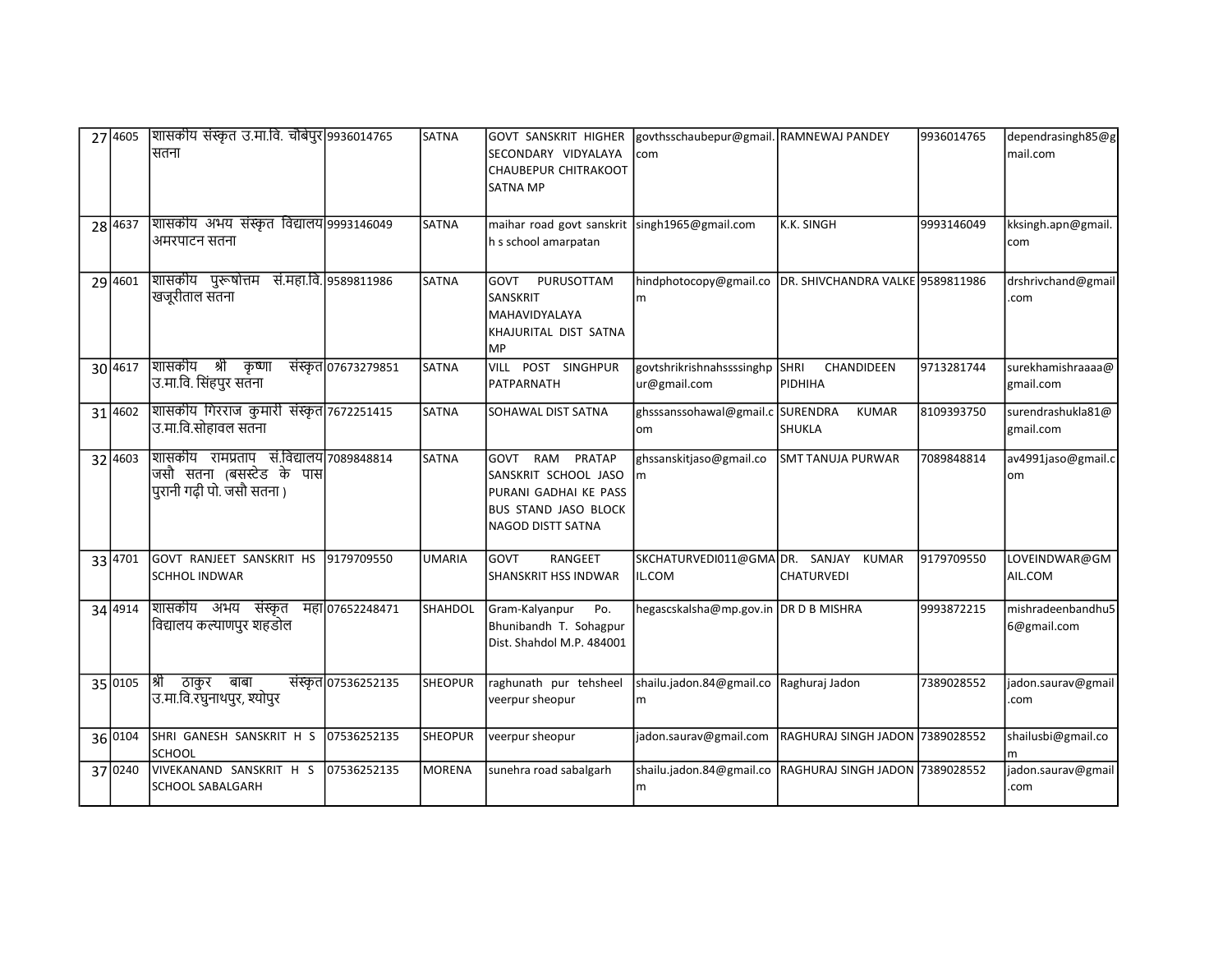| 38 0246 | शिवशक्ति संस्कृत विद्या. झुण्डपुरा 0753625135<br>मुरैना                                            |                     | MORENA        | jhundpura<br>tehsheel<br>sabalgarh                                                       | shailu.jadon.84@gmail.co Raghuraj Jadon<br>m                 |                                             | 7389028552 | jadon.saurav@gmail<br>.com                      |
|---------|----------------------------------------------------------------------------------------------------|---------------------|---------------|------------------------------------------------------------------------------------------|--------------------------------------------------------------|---------------------------------------------|------------|-------------------------------------------------|
| 39 0239 | गाधी<br>कस्तूरबा<br>उ.मा.वि.गुलालई ,मुरैना                                                         | संस्कृत 07536252135 | <b>MORENA</b> | gulalai tehsheel sabalgarh<br>morena                                                     | shailu.jadon.84@gmail.co<br>lm                               | Raghuraj Jadon                              | 7389028552 | jadon.saurav@gmail<br>.com                      |
| 40 0204 | ADARSH SANSKRIT VIDYALAY<br><b>JOURA</b>                                                           | 0753720001          | <b>MORENA</b> | NEAR MITTAL PETROL<br>PUMP M S ROAD JOURA                                                | ashssjoura@gmail.com                                         | <b>DHEERAJ SHARMA</b>                       | 9691544364 | TCOMP10638@GM<br>AIL.COM                        |
| 41 0237 | श्री महावीर संस्कृत रामपहाड़ी 9755410201<br>मुरैना                                                 |                     | <b>MORENA</b> | VILL RAMPAHARI TEHSIL<br>SABALGARH MORENA                                                | mahaveervidyapeethsansk Prem Kishore Shukla<br>rit@gmail.com |                                             | 9755410201 | SHUKLAPREMKISHO<br>R@GMAIL.COM                  |
| 42 0350 | विनोबा संस्कृत विद्यालय अटेर रोड 07534245650<br>भिण्ड                                              |                     | <b>BHIND</b>  | ATER ROAD BHIND MP<br>PIN 477001                                                         | vinobasanskrit@gmail.co<br>m                                 | lalok sharma                                | 9754426100 | principalvinoba@gm<br>ail.com                   |
| 43 0392 | महावीर संस्कृत उ.मा.वि.अजनौधा                                                                      | 9926517606          | <b>BHIND</b>  | ajnoudha                                                                                 | aditysharma2017@gmail.c KAMLESH SHARMA<br>om                 |                                             | 9926517606 | kamleshsharmacent<br>er@gmail.com               |
| 44 0804 | खण्ड<br>बुन्देल<br>उ.मा.विद्यालय छोटी बडौनी, दतिया                                                 | संस्कृत 9584304024  | <b>DATIA</b>  | WARD-10,<br>CHOTI<br><b>BADOUNI, 475686</b>                                              | RAMLALCHANSORIYA@G<br>MAIL.COM                               | Іѕмт<br><b>SUMAN</b><br>CHANSORIYA          | 9425619256 | <b>CHANSORIYAPRASH</b><br>ANT302@GMAIL.CO<br>lм |
| 45 0810 | ओम सांई राम संस्कृत उ.मा.वि. 8358931793<br>कामद रोड इन्दरगढ वार्ड नं.14 पो. <br>इन्दरगढ, तह. सेवढा |                     | DATIA         | <b>TEHSIL</b><br>INDERGARH<br><b>SEONDHA</b>                                             | tiwariankit729@gmail.co<br>m                                 | <b>RITA JHA</b>                             | 8358931793 | ritajha1020@gmail.<br>com                       |
| 46 0807 | आर.एस.संस्कृत<br>उ.मा.वि.भगुआपुरा दतिया                                                            | 8889637133          | DATIA         | AND<br>POST<br>VILLAGE<br>BAGHUA PURA TEHSIL<br>SEONDHA DATIA MADHYA<br>PRADESH          | usthakur0807@gmail.com U.S.THAKUR                            |                                             | 8889637133 | udalsinghthakur197<br>5@gmail.com               |
| 47 1515 | NAGENDRAM VIDHYALAY                                                                                | 7312620512          | <b>INDORE</b> | 48-49 B/3 VIDHYA PALACE<br>AIRPORT ROAD INDORE                                           | nagenda.mayur733@gmai GARIMA UPADHYAY<br>l.com               |                                             | 9770087444 | maggy_nag@ymail.c<br>lom                        |
| 48 1516 | दिव्य संस्कृत चैतन्य विद्यापीठ<br>D.S.C)                                                           | (9827016480         | <b>INDORE</b> | tahsil<br>gram - agra<br>depalpur dist indore                                            | ashishtiwari1175@gmail.c VANDNA LAHIYA<br>lom                |                                             | 8982571000 | vandnalohiya@gmai<br>I.com                      |
| 49 1514 | <b>HANSDAS</b><br><b>SHRI</b><br><b>HINDI</b><br><b>VIDHYAPITH</b>                                 | 9425062441          | <b>INDORE</b> | 36 LOHAR PATTI KHADI KA<br>MANDIR INDORE 452002                                          | sharmapawan450@gmail.<br>com                                 | SHRI<br><b>MAHANT</b><br>RAMCHARANDAS JI MA | 9981149000 | mahantramcharan@<br>gmail.com                   |
| 50 2103 | माँ नर्मदा संस्कृत  विद्यापीठ                                                                      | 9425027477          |               | KHANDWA OMKARESHWAR ROAD<br>KOTHI OMKARESHWAR<br>PUNASA<br><b>DIST</b><br>TEH<br>KHANDWA | narmadamaa655@gmail.c GIRISH CHAUKADE<br>lom                 |                                             | 9425027477 | girishchoukade77@<br>gmail.com                  |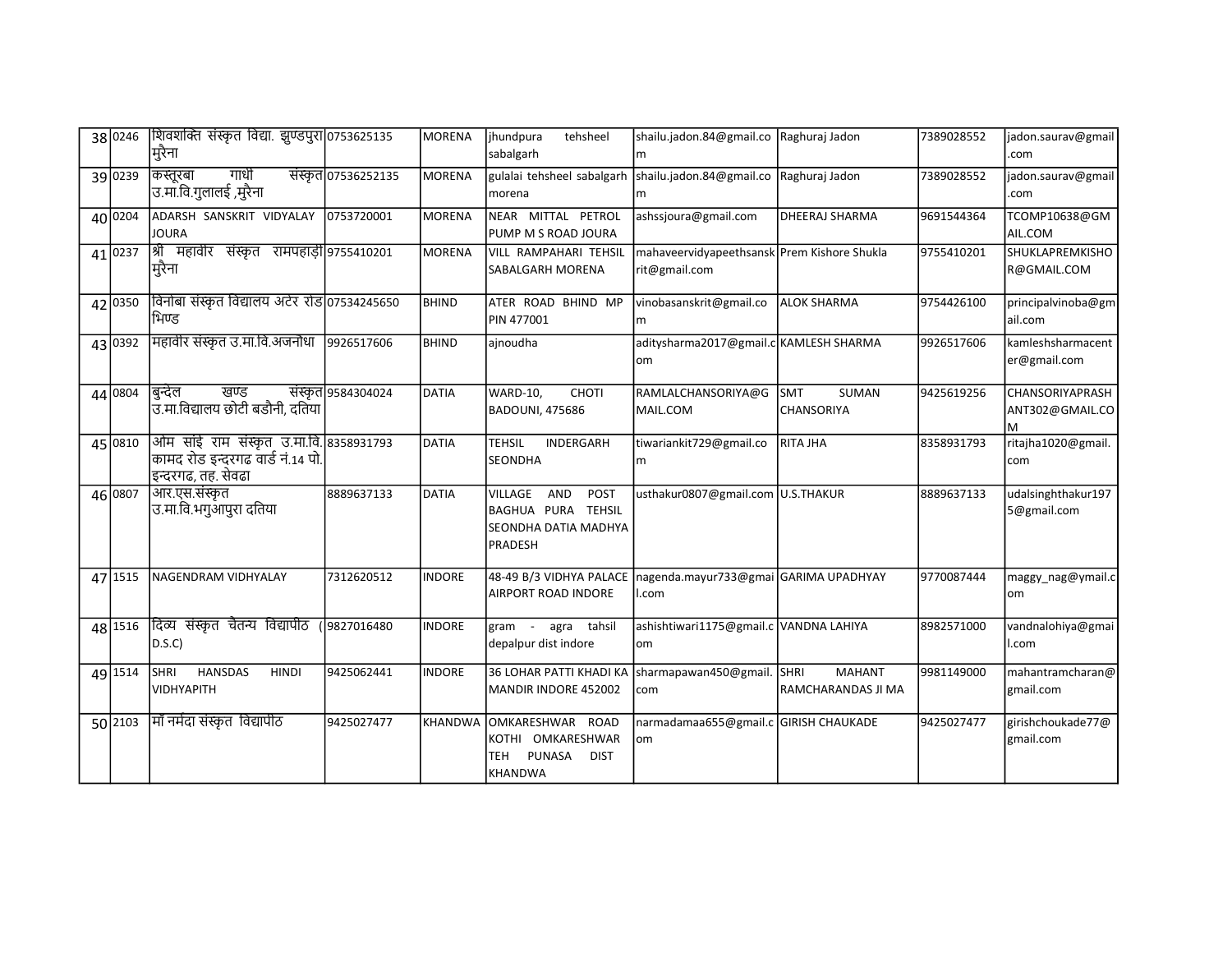| 51 2102 | LAWASIYA VEDYOG SANSKRIT                   | 9179183833         | <b>KHANDWA</b> | AWASIYA<br><b>VEDYOG</b>                                  | vedyoggurukul@gmail.co                        | ACHARYA<br>SARVESH | 9179183833 | khandwatyping1@g  |
|---------|--------------------------------------------|--------------------|----------------|-----------------------------------------------------------|-----------------------------------------------|--------------------|------------|-------------------|
|         | <b>UCCHA</b><br><b>MADHYAMIK</b>           |                    |                | <b>UCHCHA</b><br><b>SANSKRIT</b>                          | lm.                                           | SIDHANTACHARYA     |            | mail.com          |
|         | VIDHYALAYA                                 |                    |                | MADHYAMIK VIDHYALAYA                                      |                                               |                    |            |                   |
|         |                                            |                    |                | KEHLARI TEH DISTT                                         |                                               |                    |            |                   |
|         |                                            |                    |                | <b>KHANDWA</b>                                            |                                               |                    |            |                   |
| 52 2304 | प्रिवीण संस्कृत पाठशाला बैरसिया 7509889363 |                    | <b>BHOPAL</b>  | Ward NO. 12 Laxmi                                         | praveensanskritpathshala   BRAJMOHAN SHARMA   |                    | 7509889363 | brajmohansharma0  |
|         | जिला भोपाल                                 |                    |                | Narayan Nagar Berasia                                     | @gmail.com                                    |                    |            | 47@gmail.com      |
|         |                                            |                    |                | Dist Bhopal<br>Madhya                                     |                                               |                    |            |                   |
|         |                                            |                    |                | Pradesh                                                   |                                               |                    |            |                   |
| 53 2308 | <b>PRERNA SANSKRIT SHALA</b>               | 7489471501         | <b>BHOPAL</b>  | GRAM BORDA KOLAR                                          | singhsaurabh.ss907@gmai SHOBHA SINGH          |                    | 9425073464 | singh.saurabh42@y |
|         |                                            |                    |                | <b>ROAD BHOPAL</b>                                        | ll.com                                        |                    |            | mail.com          |
| 54 2503 | MAA JAGDAMBA SANSKRIT                      | 9329555844         | <b>RAISEN</b>  | WARD NO.-13 HANUMAN                                       | ramkumarss1000@gmail.c RAKESH THAKUR          |                    | 9329555844 | dhakadmonika@gm   |
|         | <b>l</b> vidhayalaya                       |                    |                | <b>BAG NEAR BUS STAND</b>                                 | lom                                           |                    |            | ail.com           |
|         |                                            |                    |                | <b>BAGAMGANJ DIST. RAISEN</b>                             |                                               |                    |            |                   |
|         |                                            |                    |                |                                                           |                                               |                    |            |                   |
|         |                                            |                    |                |                                                           |                                               |                    |            |                   |
| 55 2523 | SANSKRIT<br><b>RADHARAMAN</b>              | 9981455856         | RAISEN         | <b>NAKTRA</b><br><b>GRAM</b>                              | manmohan00066@gmail. RAKESH LODHI             |                    | 9981455856 | dhakadmonika@gm   |
|         | <b>VIDHAYALAYA NAKTRA</b>                  |                    |                | POST.VANKHEDI TESHIL                                      | com                                           |                    |            | ail.com           |
|         |                                            |                    |                | /JILA RAISEN BLOCK                                        |                                               |                    |            |                   |
|         |                                            |                    |                | SANCHI                                                    |                                               |                    |            |                   |
| 56 2608 | संस्कृत<br> गुरूकुल                        | पाठशाला 9669157789 | RAJGARH        | <b>GRAM CHIDLAVANIYA</b>                                  | gurukulchidlawniya@gmai MUKESH TIWARI         |                    | 9669157789 | MUKESHTIWARI14    |
|         | चिडलावनिया                                 |                    |                |                                                           | l.com                                         |                    |            | MAY1975MK@GMA     |
|         |                                            |                    |                |                                                           |                                               |                    |            | IL.COM            |
| 57 2610 | गुरूकुल संस्कृत पाठशाला देहरी 8959799188   |                    | RAJGARH        | VILLAGE DEHARIKARAD                                       | gurukuldeharikarad@gmai DEVKARAN PUROHIT      |                    | 9977040728 | MUKESHTIWARI14    |
|         | किराड राजगढ                                |                    |                | <b>POST BANSKHEDA</b>                                     | l.com                                         |                    |            | MAY1975MK@GMA     |
|         |                                            |                    |                |                                                           |                                               |                    |            | IL.COM            |
| 58 2607 | पाणिनीय<br>संस्कृत                         | पाठशाला 9993071929 | RAJGARH        | APNA NAGAR MARG RAM Daninisanskrit2009@gmail RUCHI TIWARI |                                               |                    | 9993071929 | ragwendraprasad20 |
|         | व्यावरा, राजगढ                             |                    |                | DEV MANDIR KE SAMNE                                       | .com                                          |                    |            | 12@gmail.com      |
|         |                                            |                    |                | WARD NO. 06 BIAORA                                        |                                               |                    |            |                   |
|         |                                            |                    |                | BLOCK BIAORA DISTT.                                       |                                               |                    |            |                   |
|         |                                            |                    |                | RAJGARH                                                   |                                               |                    |            |                   |
| 59 2605 | संस्कृत<br> गुरूकुल                        | पाठशाला 9300194574 | RAJGARH        | GRAM POST GANIYARI                                        | bhajansinghgk7@gmail.co   BHAJAN SINGH GURJAR |                    | 9300194574 | bhajansinghgk71@g |
|         | गनियारी राजगढ                              |                    |                | TEH NARSINGHGARH DIST   m                                 |                                               |                    |            | mail.com          |
|         |                                            |                    |                | RAJGARH                                                   |                                               |                    |            |                   |
|         |                                            |                    |                |                                                           |                                               |                    |            |                   |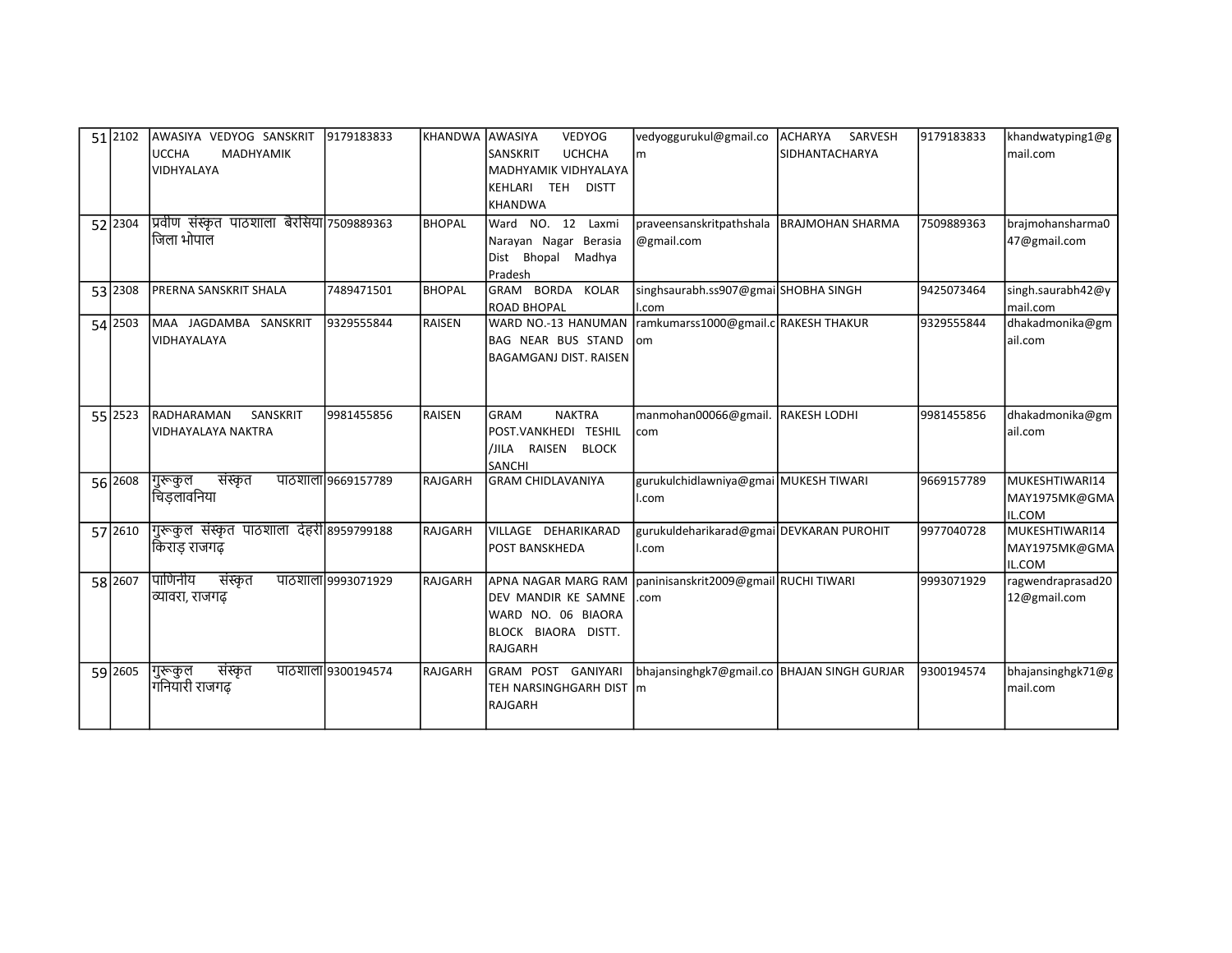| 60 2609 | कालिदास<br>संस्कृत<br>खानपुरा राजगढ़                                | पाठशाला ९९८१५९९६५९ | RAJGARH                       | village khanpura khanpura galaxy.cs786@gmail.com<br>moi ke madhya sthit post<br>sonkachhtehsil<br>narsinghgarh distt rajgarh<br>465669 |                                                     | <b>BABU LAL YADAV</b>                     | 9981599659 | by410945@gmail.co<br>m            |
|---------|---------------------------------------------------------------------|--------------------|-------------------------------|----------------------------------------------------------------------------------------------------------------------------------------|-----------------------------------------------------|-------------------------------------------|------------|-----------------------------------|
| 61 2611 | SWAMI VIVEKANAND SANSKRIT 8889574187<br>M.S.CHILAWDI                |                    | RAJGARH                       | VILL CHILAWADI POST<br>KODKIYA TEH ZIRAPUR                                                                                             | DINESH.KRISHNACOMPUT<br>ER@GMAIL.COM                | <b>CHANDAR</b><br><b>SINGH</b><br>SOLANKI | 8889574187 | TOMARDINESH084<br>@GMAIL.COM      |
| 62 2604 | महादेव संस्कृत पाठशाला करेड़ी, 7389459635<br>राजगढ                  |                    | RAJGARH                       | VILLAGE KAREDI POST<br>KAREDI TAH AND DISTT<br>RAJGARH MP                                                                              | mahavevacademy10@gm  HARI PRAKASH TOMAR<br>lail.com |                                           | 7389459635 | kherasi3045.raj@gm<br>ail.com     |
| 63 2901 | संस्कृत विद्यालय बड़े मंदिर के 999999999999<br>पास इटारसी होशंगाबाद |                    | <b>HOSHANG</b><br><b>ABAD</b> | NEAR DWARKADHEESH<br>MANDIR TULSI CHOUCK<br>IITARSI                                                                                    | shail et@yahoo.co.in                                | PT BALRAM TIWARI                          | 9424436115 | shailendrasharma01<br>9@gmail.com |
| 64 3508 | स्वामी प्रणवानंद सं.उ.मा.वि.बम्होरी 9770930988<br>बराना             |                    | н                             | TIKAMGAR VILL AND POST BAMHORI panditrahulnayak@gmail.<br>IBARANA TEHSIL LIDHORA Icom<br><b>IDIST TIKAMGARH</b>                        |                                                     | <b>D K TRIPATHI</b>                       | 9770930988 | mahakaleswar0786<br>@gmail.com    |
| 65 3524 | दयानंद सरस्वती संस्कृत विद्यालय 07681284303<br>महेवा                |                    | н                             | TIKAMGAR vill mahewa chak n 3 post om.computerlidhora@gm MAHENDRA<br>mahewa chak n 3 tehsil<br>lidhora dist tikamgarh                  | ail.com                                             | <b>KUMAR</b><br><b>DUBEY</b>              | 9753182400 | chaturvedimanvend<br>ra@gmail.com |
| 66 3515 | पि.दीनदयाल उपाध्याय सं.उ.मा.वि. 9179547044<br>खरों                  |                    | TIKAMGAR V/P-<br>н            | KHARON TEHSIL<br>PALERA TIKAMGARH PIN<br>CODE 472331                                                                                   | dkahirwar782@gmail.com R.P. YADAV                   |                                           | 9179547044 | ry283348@gmail.co<br>m            |
| 67 3501 | आदर्श संस्कृत उ.मा.वि.नुना                                          | 8962236861         | н                             | TIKAMGAR V/p-NUNA TEHSIL NIWARI                                                                                                        | dkahirwar782@gmail.com D.N.YADAV                    |                                           | 8962236861 | ry283348@gmail.co<br>m            |
| 68 3507 | महावीर<br>।श्री<br>उ.मा.वि.खरगापुर                                  | संस्कृत 7999357114 |                               | TIKAMGAR   jain muhalla khargapur                                                                                                      | dkjain323@gmail.com                                 | <b>SANTOSH TIWARI</b>                     | 9993285143 | arhampvtiti@gmail.<br>com         |
| 69 3904 | श्री राम कृष्णा गुरुकुल संस्कृत 8823007598<br>उचतर मधामिक विध्यालय  |                    | <b>RA</b>                     | CHHINDWA MAKHAN CHOR MANDIR<br><b>NARSINGPUR</b><br><b>ROAD</b><br>CHHINDWARA                                                          | ajaycomputerscwa@gmail SWAMI MAHESHANAND<br>com     |                                           | 8823007598 | bajpaiajit@gmail.co<br>m          |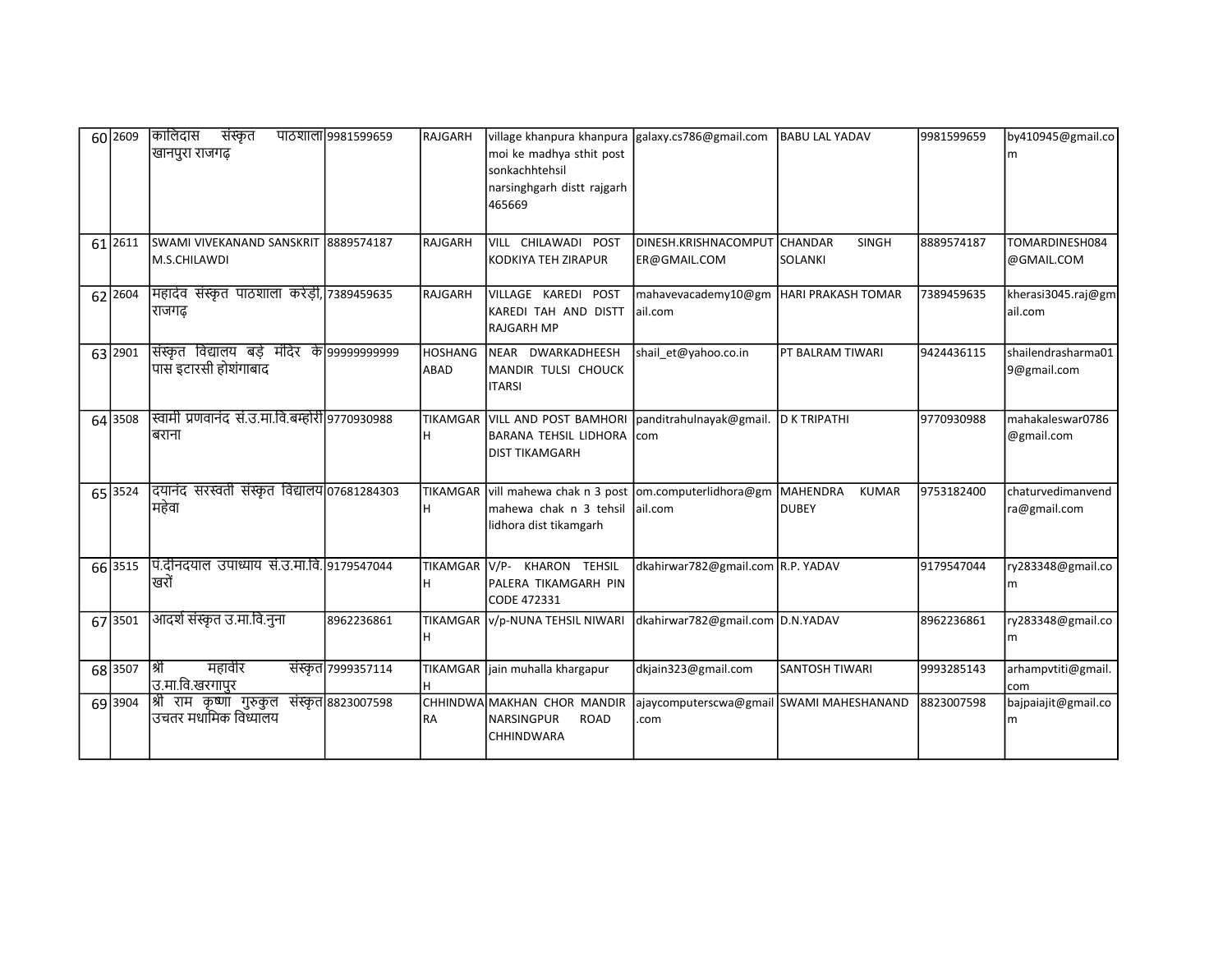| 70 4104 | सिनी<br>दुर्गावति<br>उ.मा.वि.राजो मण्डला                               | संस्कृत 0000000000 | <b>MANDLA</b> | <b>DURGAWATI</b><br>RANI<br><b>HIGHER</b><br>SANSKRIT<br>SECONDARY<br><b>SCHOOL</b><br>RAJO WARD NO 02<br>TEHSEEL BHUA BICHHIYA<br>DISTT- MANDLA PIN CODE<br>481996 | tandiya27@gmail.com                                    | REENA TANDIYA                               | 8463084227 | rdsvbichhiya@gmail<br>.com           |
|---------|------------------------------------------------------------------------|--------------------|---------------|---------------------------------------------------------------------------------------------------------------------------------------------------------------------|--------------------------------------------------------|---------------------------------------------|------------|--------------------------------------|
| 71 4320 | कालिदास<br>मिहाकवि<br> उ.मा.वि.अटरिया रीवा                             | संस्कृत 8109749497 | <b>REWA</b>   | GRAM ATARIYA POST<br>PADAR REWA                                                                                                                                     | mksv306403@gmail.com DR. P.K. MISHRA                   |                                             | 8109749497 | santosh_shukla786<br>@rediffmail.com |
| 72 4321 | स्विामी<br>श्रद्धानंद<br> उ.मा.वि.नौढिया रीवा                          | संस्कृत 9200706345 | <b>REWA</b>   | GRAM NAUDHIYA NO.3,<br>POST DEVTALAB REWA                                                                                                                           | swami4321@gmail.com                                    | <b>CHHATHILAL PATEL</b>                     | 9200706345 | patelravi2005@gma<br>il.com          |
| 73 4307 | पिडित<br>सत्यनारायण<br> विद्यापीठ सोहागी रीवा                          | संस्कृत 9424898065 | <b>REWA</b>   | village -sohagi, post -<br>sohagi, khasra no. 369/1, m<br>block - teonther, rewa<br>M.P.                                                                            | jmssohagi2005@gmail.co  PRADEEP KUMAR DUBEY 9203898065 |                                             |            | rajivdubey184@gma<br>il.com          |
| 74 4315 | विनोवा भावे संस्कृत 9200686950<br>आचार्य<br>उ.मा.वि. अकौरी मनगवां रीवा |                    | <b>REWA</b>   | vill<br>post ankauri,<br>mangawan rewa madhya<br>pradesh                                                                                                            | demo@gmail.com                                         | <b>K B SINGH</b>                            | 9200686950 | prafulltiwari50@gm<br>ail.com        |
| 75 4325 | दिवधारा संस्कृत उ.मा.वि.रामपुर 9826795661<br>रीिवा                     |                    | <b>REWA</b>   | village Rampur post Ratan vindhyaonlineservices@g<br>gawan tehsil mauganj<br>rewa mp                                                                                | mail.com                                               | MR. MAHESH PRASAD<br><b>DWIVEDI</b>         | 9826795661 | maheshpddwivedi45<br>45@gmail.com    |
| 76 4313 | मॉ सरस्वती संस्कृत उ.मा.वि.भड़रा 9981660233<br>रीिवा                   |                    | <b>REWA</b>   | VILLAGE BHADRA POST<br>PATHAT TEHSIL JAWA<br><b>DISTT REWA</b>                                                                                                      | mr00072482@gmail.com                                   | <b>UDAYBHAN</b><br>VISHWAKARMA              | 9981660233 | udayv3850@gmail.c<br>om              |
| 77 4303 | आदर्श संस्कृत उ.मा.वि. दुआरी 9425830714<br>रीिवा                       |                    | <b>REWA</b>   | vill post duari teh gurh<br>486123                                                                                                                                  | nitindhardwivedi333@gm<br>ail.com                      | PUSHPENDRA<br><b>DHAR</b><br><b>DWIVEDI</b> | 9425830714 | tecnosoft61@gmail.<br>com            |
| 78 4309 | आदर्श संस्कृत उ.मा.वि. गुढ़वा रीवा 9893015414                          |                    | REWA          | GUDHWA<br>POST<br>VILL<br>GURH TEHSIL GURH DISTT. m<br><b>REWA MP</b>                                                                                               | surajtripathi887@gmail.co SUMITRA TRIPATHI             |                                             | 9893015414 | amitcomputersgurh<br>@gmail.com      |
| 79 4324 | विवेकानंद<br>स्विमी<br> उ.मा.वि.सेमरी खुर्द रीवा                       | संस्कृत 7909363731 | <b>REWA</b>   | vill semari khurd post<br>raghurajgarh<br>tehsil<br>mangawan rewa mp                                                                                                | raghupri83@gmail.com                                   | <b>RAMNARESH PATEL</b>                      | 7909363731 | raghupri84@gmail.c<br>om             |
| 80 4322 | रावतपुरा सरकार संस्कृत उ.मा.वि. 9425620752<br> मनगवां रीवा             |                    | <b>REWA</b>   | ward no 09 basti rod<br>mangawan                                                                                                                                    | dm05898@gmail.com                                      | DINESH KUMAR MISHRA                         | 9424620752 | ravatpura4322@gm<br>ail.com          |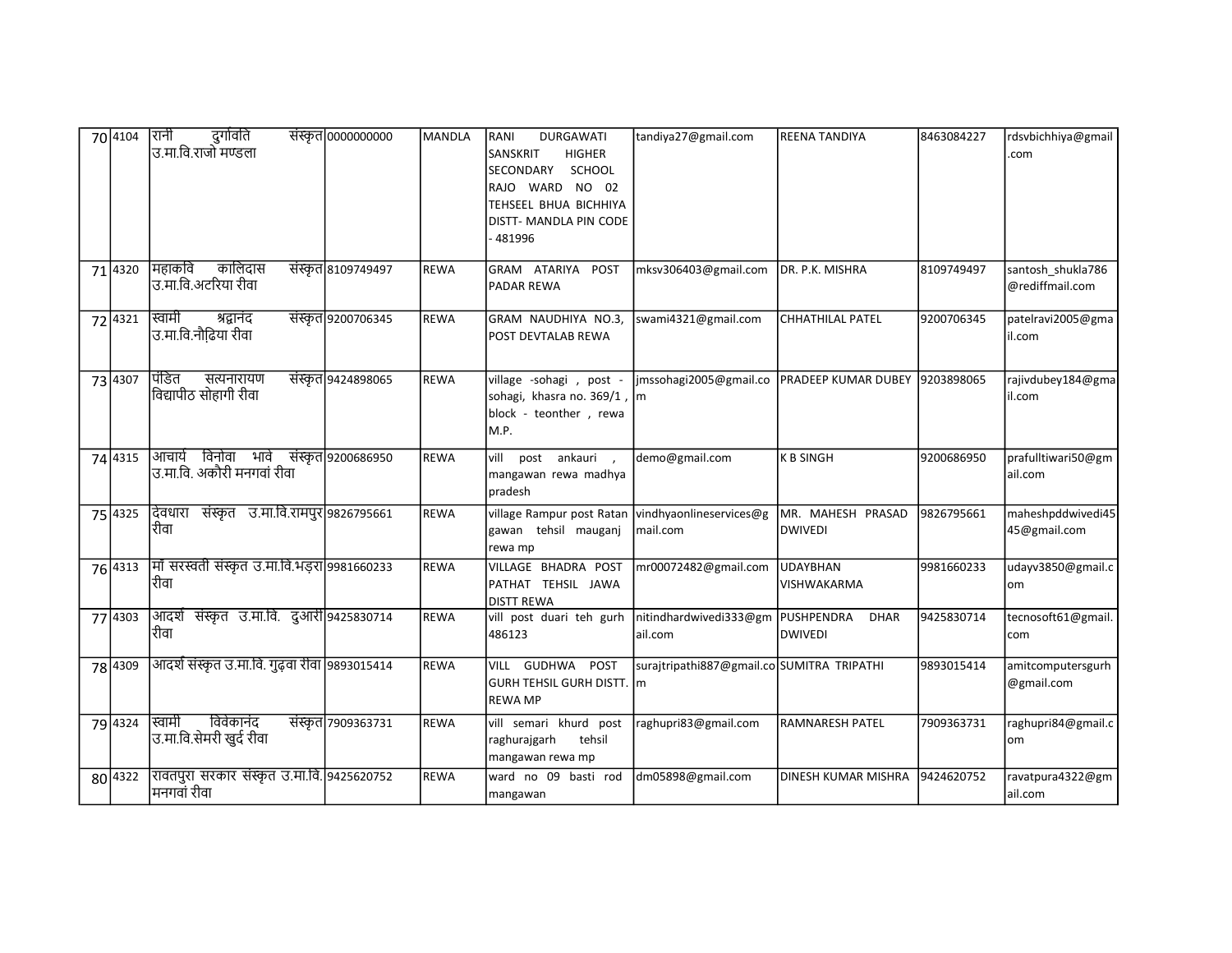| 81 4360 | <b>MAHARISHI</b><br>SANSKRIT<br>VIDYALAYA REWA                         | 9827243774          | REWA        | GANGA NAGAR KABADI<br><b>MOHALLA REWA</b>                                                                | abdullatif@gmail.com                                                | <b>DIVYA MISHRA</b>                                     | 8305953318 | divya.mishra.2049@<br>gmail.com    |
|---------|------------------------------------------------------------------------|---------------------|-------------|----------------------------------------------------------------------------------------------------------|---------------------------------------------------------------------|---------------------------------------------------------|------------|------------------------------------|
| 82 4361 | <b>MAHADEV</b><br>SANSKRIT<br>VIDYALAYA RAUSAR NIPANIYA<br><b>REWA</b> | 9027243774          | <b>REWA</b> | VILLAGE POST RAUSAR<br><b>I</b> REWA                                                                     | abdullatif@gmail.com                                                | ABDUL LATIF                                             | 9827243774 | abdul.latif.rewa2049<br>@gmail.com |
| 83 4318 | कालिदास संस्कृत उ.मा.वि. डभौरा 9753822340<br>रीवा                      |                     | <b>REWA</b> | VILLAGE DABHAURA POST ashwaniyadav20151@gm<br>DABHAURA TEHSIL JAWA<br><b>DIST. REWA</b>                  | ail.com                                                             | <b>ASWANI YADAV</b>                                     | 9753822340 | matadi123456@gm<br>ail.com         |
| 84 4311 | अनिरुद्ध संस्कृत उ.मा.वि. कोनिया 9981104732<br>कला रीवा                |                     | <b>REWA</b> | Koniya kala teonther rewa avinasht685@gmail.com<br>M.P.                                                  |                                                                     | DHARMENDRA KUMAR<br>DWIVEDI                             | 9981104732 | dkdubey1012@gmai<br>l.com          |
| 85 4357 | SHANKATMOCHAN SANSKRIT<br>HIGHER SECONDARY SCHOOL<br>SORAHIYA          | 9981131338          | <b>REWA</b> | VILLAGE SORAHIYA POST RBM8712@GMAIL.COM<br>GONDARI NO-27 TEH-<br>MANGAWAN REWA M.P.                      |                                                                     | <b>RAM SAGAR MISHRA</b>                                 | 9981131338 | rsm8712@gmail.co<br>m              |
| 86 4347 | मिँ सावित्री<br>संस्कृत उ.मा.वि. 9009666115<br>खटकरी रीवा              |                     | <b>REWA</b> | Village- Khatkhari post -<br>Khatkhari dist. - rewa<br>Madhya Pradesh 486331                             | dksingh4346@gmail.com                                               | <b>DINESH</b><br><b>KUMAR</b><br><i><b>KUSHWAHA</b></i> | 9009666115 | dkkushwah4346@g<br>mail.com        |
| 87 4312 | श्रीमती<br>राम बाई<br>उ.मा.वि.डभौरा रीवा                               | संस्कृत 9981660233  | <b>REWA</b> | VILLAGE POST DABHORA<br>TEHSIL JAWA DISTT REWA                                                           | SUNDARMANIAHIRWAR@ Rajesh Prasad Mishra<br>GMAIL.COM                |                                                         | 9981660233 | sundarmaniahirwar<br>@hotmail.com  |
| 88 4362 | SARASWATI SANSKRIT H S<br><b>SCHOOL HANUMANA</b>                       | 9893532480          | <b>REWA</b> | <b>OF</b><br><b>BEHIND</b><br>GOVT<br>HOSPITAL SAGARAKHURD<br><b>HANUMANA</b>                            | sanskritboardhanumana@ RAKESH KUMAR DWIVEDI 9893532480<br>gmail.com |                                                         |            | rakeshdwivedi294@<br>gmail.com     |
| 89 4323 | गौतम बुद्ध<br>संस्कृत<br>मनगवां रीवा                                   | उ.मा.वि. 9926651700 | <b>REWA</b> | Vill.post.mangwan dist.<br>Rewa m.p                                                                      | lalluvishnu667170@gmail. VISHNU<br>com                              | <b>DEVA</b><br>KUSHWAHA                                 | 9229667170 | Gautambuddha1986<br>@gmail.com     |
| 90 4415 | मानव<br>कल्याण<br>उ.मा.वि.खुरमुचा सिंगरौली                             | संस्कृत 9285170601  | SINGROLI    | POST<br>VILLAGE<br><b>TEHSIL</b><br>KHURMUCHA<br><b>CHITRANGI</b><br><b>DISTT</b><br><b>SINGRAULL MP</b> | rajivlochan0102@gmail.co R L DWIVEDI<br>m                           |                                                         | 8889723775 | asthasidhi@rediffm<br>ail.com      |
| 91 4568 | परसुराम संस्कृत उ.मा.वि.टिकरी 9755222942<br>सीधीँ                      |                     | SIDHI       | VILLAGE TIKARI POST<br>TIKARI TEHSIL MAJHAULI<br>DISTT SIDHI MP                                          | asthasidhi@rediffmail.co<br>Im                                      | BALMIKI<br>PRASAD<br>DWIVEDI                            | 9755222942 | asthacomputer2015<br>@gmail.com    |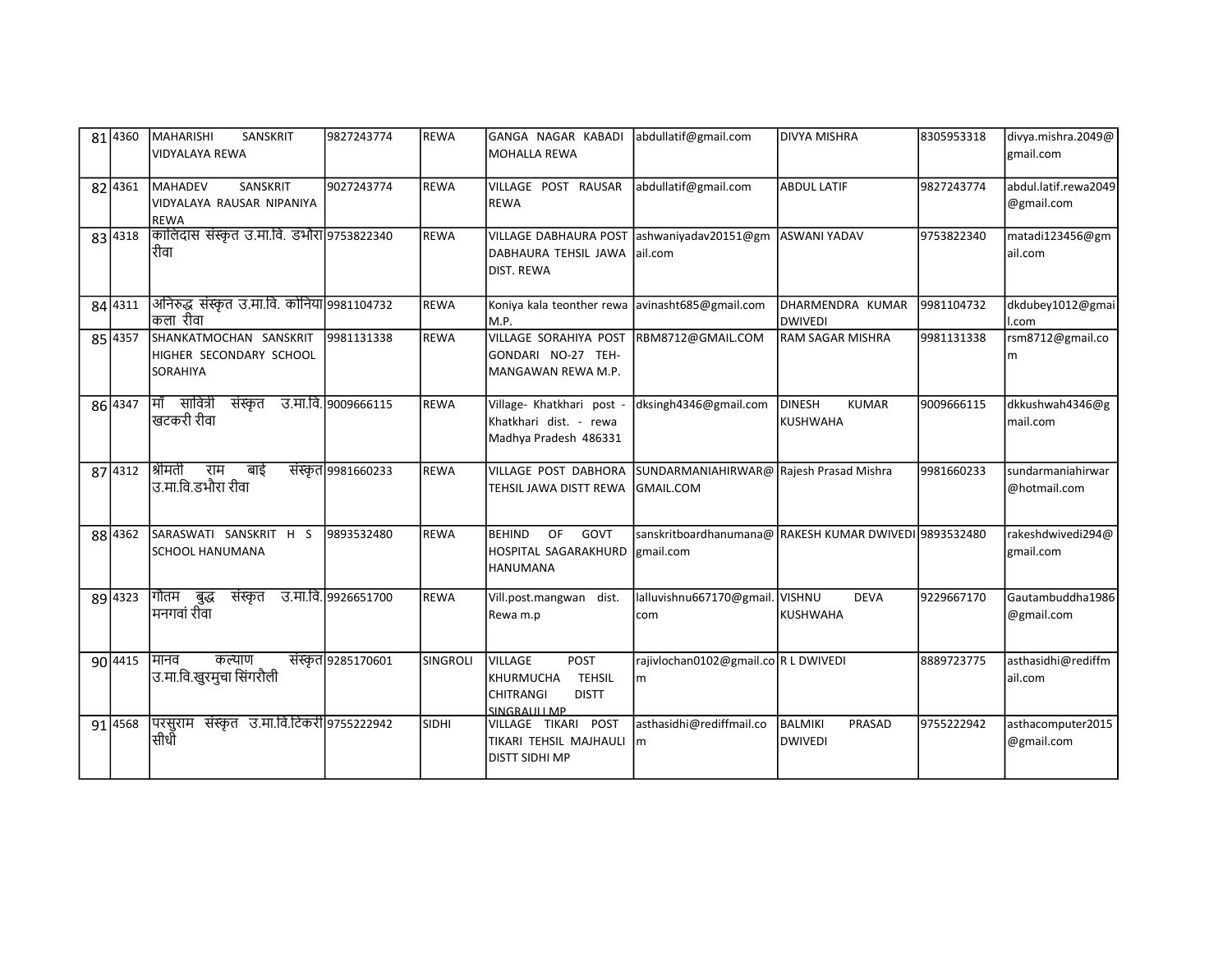| $92\sqrt{4529}$ | श्वितवाहन<br>उ.मा.वि.अमिलिया सीधी                                                  | संस्कृत 9893909708  | SIDHI          | VILLAGE POST AMILIYA<br>TEHSHIL SIHAWAL DISTT<br><b>SIDHI</b>                                                                | gauravshuklasgs@gmail.c JJATA SHANKAR SHUKLA<br>lom    |                                              | 9893909708 | khushbushukla737<br>@gmail.com      |
|-----------------|------------------------------------------------------------------------------------|---------------------|----------------|------------------------------------------------------------------------------------------------------------------------------|--------------------------------------------------------|----------------------------------------------|------------|-------------------------------------|
| 93 4540         | उ.मा.वि.घोघरा 09893737990<br>बीरबल<br>संस्कृत<br>सीधी                              |                     | <b>SIDHI</b>   | village post sonversha<br>tehshil sihawal distt sidhi                                                                        | rktripathi@gmail.com                                   | <b>R K TRIPATHI</b>                          | 9893737990 | rktripathisidhi@gma<br>il.com       |
| 94 4662         | <b>VIDEHI</b><br>MAHATMA<br>DAS<br><b>SANSKRIT</b><br>VIDHYALYA<br><b>UNCHEHRA</b> | 07673269233         | <b>SATNA</b>   | MAHATMA VIDEHI DAS<br>SANSKRIT VIDHYALYA<br><b>UNCHEHRA</b>                                                                  | rambalakdasjibai123@gm<br>ail.com                      | SHRI<br><b>MAHANT</b><br><b>RAMBALAK DAS</b> | 9755833123 | praveens340@gmail<br>.com           |
| 95 4659         | SHRIRAM<br>SHARMA<br>IPT.<br>ACHARYA SANSKRIT VIDYALAYA<br><b>CHITRAKOOT</b>       | 7459875250          | <b>SATNA</b>   | GAYATRI SHAKTI PEETH<br><b>KAMTA</b><br><b>CHITRAKOOT</b><br><b>SATNA</b>                                                    | rambiharimishra2018@g<br>mail.com                      | SHRI GANGA PRASAD<br><b>MISHRA</b>           | 9179488363 | rb.mishrackt2018@<br>gmail.com      |
| 96 4702         | विद्या बाई संस्कृत उ.मा.वि. खेरवा 8224935770<br>खुर्द उमरिया                       |                     | <b>UMARIA</b>  | gram kherwakhurd post<br>lkachharwar<br>tehsil<br>bandhavgarh dist umaria<br>mp                                              | goyalumr@gmail.com                                     | <b>UMA SHANKAR PANDEY</b>                    | 8224935770 | goyalumr.@gmail.co<br>m             |
| 97 4801         | सिंस्कृत<br>उच्चतर<br> विद्यालय धमनी कुसेरा                                        | माध्यमिक 9425624007 | <b>DINDORI</b> | Village Dhamni<br>Kusera<br>dhamni<br>block<br>post<br>tehshil<br>mehadwani<br>shahpura distt dindori                        | manikpuriop@gmail.com                                  | GHANSHYAM PRASAD<br>IMANIKPURI               | 9425624007 | adheendaspadwar0<br>81978@gmail.com |
| 98 4908         | नीरू पब्लिक संस्कृत हा.से.स्कूल 9644132001<br>ब्यौहारी,शहडोल                       |                     | SHAHDOL        | Martand Ganj BEOHARI,<br>Distt. SHAHDOL                                                                                      | neerupublic2016@gmail.c M.P.GUPTA<br>om                |                                              | 9644132001 | neerupublic@gmail.<br>com           |
| 99 0206         | श्री गोपाल दिगम्बर जैन संस्कृत 07532223904<br> विद्यालय उ.मा.वि. मुरैना            |                     | MORENA         | <b>BADE</b> JAIN MANDIR KE<br>ANDAR JAIN MANDIR<br>ROAD<br><b>DUTTAPURA</b><br>MORENA                                        | hcjainshastri@gmail.com                                | DR. HARISH CHANDRA<br><b>JAIN</b>            | 9425123167 | nanujainneeraj630<br>@gmail.com     |
| 100 0339        | श्री रावतपुरा सरकार<br> उ.मा.वि. रावतपुरा धाम लहार <br>भिण्ड                       | संस्कृत 0752977412  | <b>BHIND</b>   | shri rawatpura sarkar<br>sanskrit h.s.school shri<br>rawatpura sarkar ashram<br>rawatpura dham teh.lahar<br>distt.bhind m.p. | sanskritschool2006@gmai ayodhya prasad tiwari<br>l.com |                                              | 9111021692 | ayodhyatiwar267@<br>mail.com        |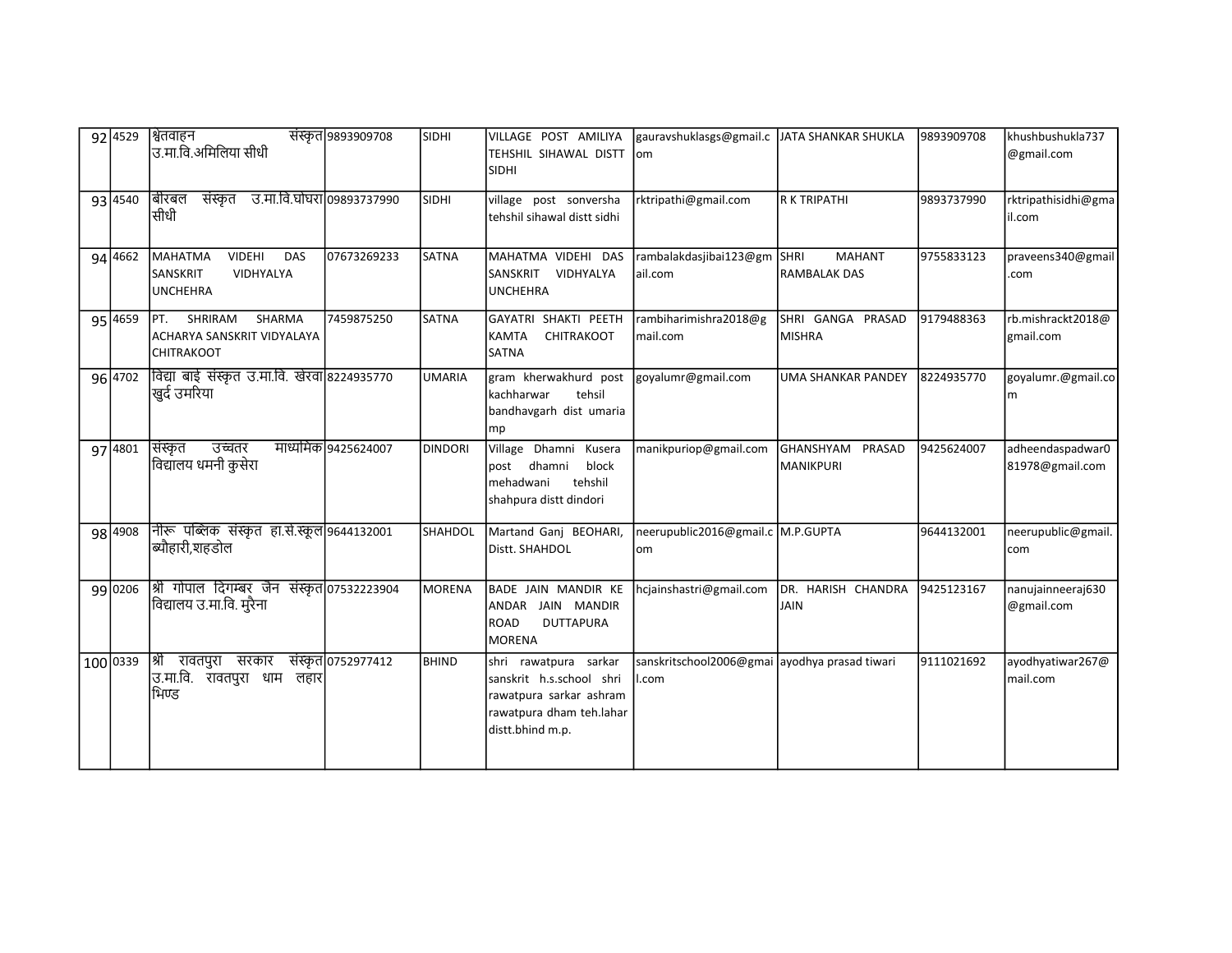|          | 101 0373  श्री विजयराम दास संस्कृत 9926936504<br> उ.मा.वि. खनेता गोहद भिण्ड                        |             | <b>BHIND</b>        | vill and post khaneta<br>tehshil gohad dist bhind<br>477116                                                                | avdeshsharma749@gmail. R K SHARMA<br><b>com</b>        |                                       | 9926936504 | manoj.bak@gmail.c<br>om              |
|----------|----------------------------------------------------------------------------------------------------|-------------|---------------------|----------------------------------------------------------------------------------------------------------------------------|--------------------------------------------------------|---------------------------------------|------------|--------------------------------------|
| 102 0351 | श्री पुरूषोत्तम संस्कृत विद्यालय 9754897947<br>दंदरौँआ भिण्ड                                       |             | <b>BHIND</b>        | DANDRAUADHAM TEH<br>MEHGOAN DISTT BHIND<br>MP PIN 477557                                                                   | dandarauadham@gmail.c   BHOLA RAM SHARMA<br>lom        |                                       | 7697419100 | bholaramsharmabh<br>1@gmail.com      |
| 103 0336 | आनंद वर्धन संस्कृत विद्यापीठ 8319521512<br>आलमपुर भिण्ड                                            |             | <b>BHIND</b>        | WARD NO 1 SHIVAJI<br><b>NAGAR ALAMPUR</b>                                                                                  | narendrakuswah2@gmail. RAM SHARAN RAJORIYA<br>com      |                                       | 9165738067 | kumasanjay1998@g<br>mail.com         |
| 104 0602 | आचार्य वाचस्पति शुक्ल संस्कृत 9425618575<br>विद विद्यालय आवन गुना                                  |             | <b>GUNA</b>         | SHREE SANKAT MOCHAN<br>HANUMAN<br><b>MANDIR</b><br><b>AWAn THSIL-RAGHOGARH</b><br>DIOSTT.-GUNA MP                          | gurujiawan@gmail.com                                   | <b>BENIPRASAD VASHISTH</b>            | 9425618575 | anilkumarsharma.98<br>93@gmail.com   |
| 105 0701 | SHRI NIMWARK RAM CHARAN<br>SANSKRIT<br><b>VIDYALA</b><br>MALHARGARHYA                              | 07548272043 | ASHOKNAG SHRI<br>AR | <b>DEV</b><br>LAXMI<br><b>BDHA</b><br>NARAYAN JI<br>MANDIR MALHAGRDH                                                       | sanjeev55048@gmail.com sanjeev sharma                  |                                       | 9981202312 | balajicomputermun<br>gaoli@gmail.com |
| 106 0801 | श्री पीताम्बरा संस्कृत विद्यापीठ श्री 07522238884<br>पीताम्बरापीठ परिसर दतिया                      |             | <b>DATIA</b>        | SHRI PEETAMBARA PEETH   peetambarasanskritpeeth<br>PARISAR DATIA MP                                                        | am@gmail.com                                           | SHRI GOVIND PRASAD<br><b>TRIPATHI</b> | 9425935355 | gptripathi35355@g<br>mail.com        |
| 107 0905 | संत श्री आत्मा राम बाबा संस्कृत 9826148448<br>विद्यापीठ नेमावर देवास                               |             | <b>DEWAS</b>        | mela road nemawar dist van24.shy@gmail.com<br>dewas                                                                        |                                                        | <b>SUDAMA</b><br>PRASAD<br>SHARMA     | 9826148448 | sagar26197@gmail.<br>com             |
| 108 0901 | पिंडित राम नारायण शर्मा संस्कृत 9425494470<br>उ.मा.वि. अघेरा, सोनकच्छ                              |             | <b>DEWAS</b>        | pnt. ram narayan sharma Ssharmagurukul@gmail.co<br>sanskrit vidhyalay village - m<br>aghera teh .- sonkatch dist-<br>dewas |                                                        | MR.DEVENDRA KUMAR<br><b>SHARMA</b>    | 9425494469 | nilendra.gurukul@g<br>mail.com       |
| 109 1202 | श्री पशुपति नाथ संस्कृत पाठशाला 8889138932<br> मंदसोर                                              |             | MANDSOU<br>R.       | chandrapura<br>road<br>mandsaur                                                                                            | vishnuprasadgyani@gmail VISHNUPRASAD<br>.com           |                                       | 9617436263 | vipgyani@gmail.co<br>m               |
| 110 1404 | मॉि बाघेश्वरी पद्माकर वैदिक संस्कृत 9301366598<br> विद्यालय बालमुकुन्द आश्रम नृसिंह <br>घाट उज्जैन |             | <b>UJJAIN</b>       | BALMUKUND ASHRAM,<br><b>JHALARIA</b><br>MATH,<br>NARSINGH GHAT, UJJAIN                                                     | shrikantpandey930136659 SHRIKANT PANDEY<br>8@gmail.com |                                       | 9301366598 | alokp8640@gmail.c<br>om              |
| 111 1406 | श्री महाकालेश्वर वैदिक प्रशिक्षण 07342502218<br> एवं शोध संस्थान महाकालेश्वर <br>मंदिर उज्जैन      |             | <b>UJJAIN</b>       | Near Chintaman jawasya<br>marg ujjain m.p. 456006                                                                          | dptujn78@gmail.com                                     | <b>DR PIYUSH TRIPATHI</b>             | 9229446911 | mahakalvedic@gmai<br>l.com           |
| 112 1503 | श्री वेणु गोपाल संस्कृत उ.मा.वि. 07312340987<br>छित्रीबाग इन्दौर                                   |             | <b>INDORE</b>       | 35/1<br>CHHATRIBAGA<br><b>INDORE</b>                                                                                       | nagoriyamath@gmail.com RAMNARAYAN DAS                  |                                       | 9589715564 | gajendra1608@gma<br>lil.com          |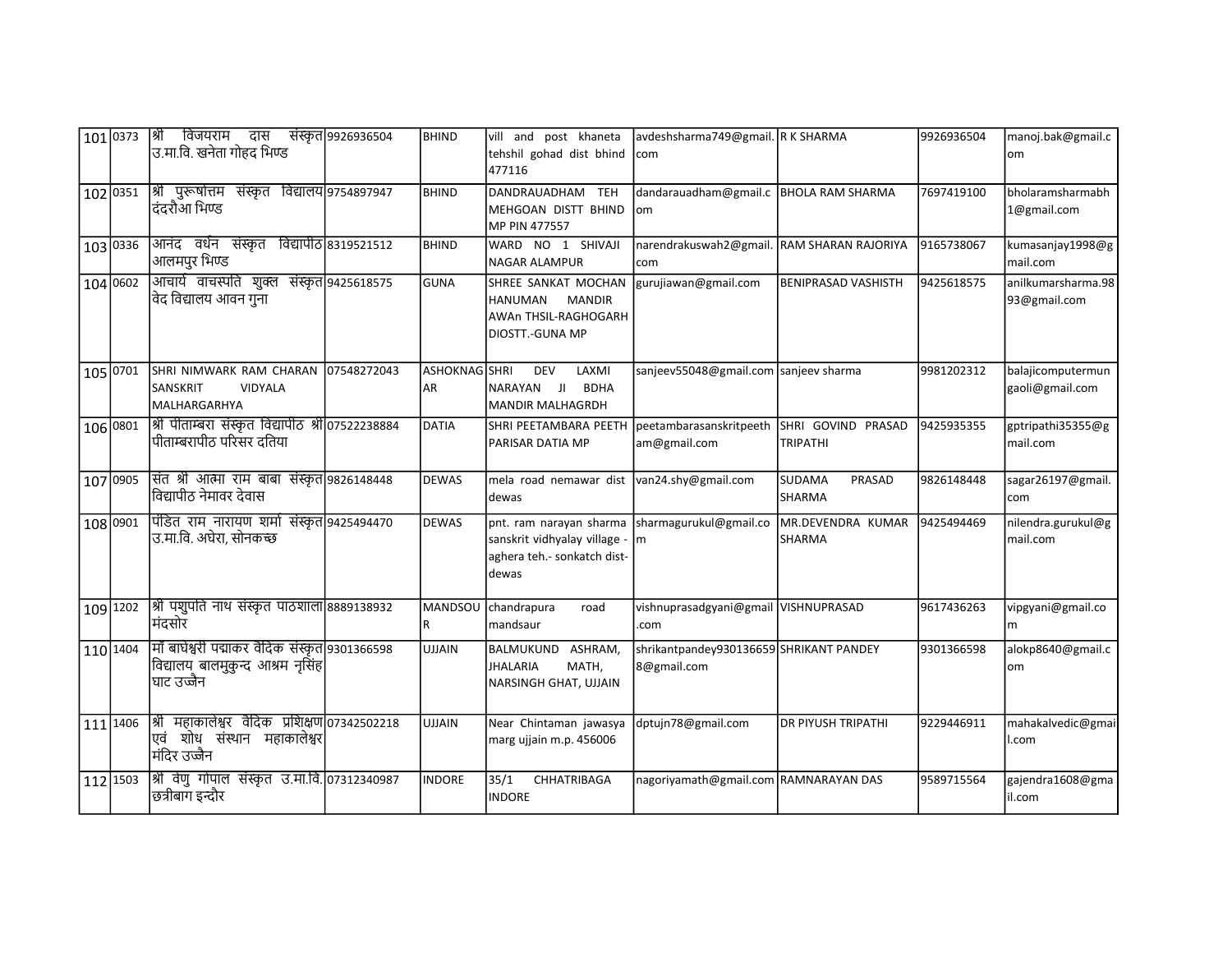|          | 113 1501  श्री ओमकार द्विज संस्कृत विद्यालय 9303232495<br> मल्हारगंज इन्दौर                         |                      | <b>INDORE</b> | 10 KAILASH MARG INDORE lakhanpathak3@gmail.co                                                             | m                                                               | <b>DILIP SHARMA</b>           | 9303232495 | shreeonkarpathshal<br>a2005@gmail.com |
|----------|-----------------------------------------------------------------------------------------------------|----------------------|---------------|-----------------------------------------------------------------------------------------------------------|-----------------------------------------------------------------|-------------------------------|------------|---------------------------------------|
| 114 1509 | सिंयाराम बाबा सं. 9977008932<br>जियजय<br>विद्यापीठ श्रीदास हनुमान मंदिर                             |                      | <b>INDORE</b> | DAS BAGICHI<br><b>SHRI</b><br><b>BADAGANPATI INDORE</b>                                                   | lakhanpathak3@gmail.co<br>m                                     | <b>LAKHAN PATHAK</b>          | 9977008932 | lakhanpathak1990@<br>gmail.com        |
| 115 1505 | माँ कृष्णामयी सं. विद्यापीठ 9425077631<br>आर.ऑर केन्ट रोड इंदौर                                     |                      | <b>INDORE</b> | R R CAT ROAD RAJENDRA brijeshshrotriya81@gmail. BRIJESH<br>NAGAR INDORE 452012                            | com                                                             | <b>KUMAR</b><br>BASEDIYA      | 9993368060 | brijeshbasediya60@<br>gmail.com       |
| 116 1512 | श्री आयुर्वेदिक ब्रह्मचार्यरम सं. 9755648505<br>विद्यालय पंचवटी आश्रम लोकमान्य <br>नगर आर.टी.ओ. रोड |                      | <b>INDORE</b> | 5-1 panchwati aashram<br>lokmanya nagar rto road<br>Indore                                                | MUKESHINDOR@GMAIL.C MUKESH<br><b>IOM</b>                        | <b>KUMAR</b><br><b>SHARMA</b> | 9755648505 | mukeshindore@gm<br>ail.com            |
| 117 1506 | श्री धनश्याम दास सं. विद्यापीठ 9389991008<br> धरावरा धाम इंदौर                                      |                      | <b>INDORE</b> | DHARAWARA<br><b>DHAM</b><br>IKALARIYA DHAR ROAD<br>IINDORE                                                | hpandey123@gmail.com  JADISH BILLORE                            |                               | 9389991008 | npc1indore@gmail.c<br>lom             |
| 118 1511 | ब्रिह्मश्री ओमानंद सं.<br>दिवधर्म गांधी नगर इंदौर                                                   | उ.मा.वि. 99939879772 | <b>INDORE</b> | DEVDHARM PANI KI TANKI devdharm1234@gmail.co<br><b>GANDHINAGAR</b>                                        | lm                                                              | IYOGENDRA RAWAL               | 9755661778 | npc1indore@gmail.c<br>om              |
| 119 1513 | श्री हनुमंत विजय संस्कृत पाठशाला 8818800082<br>252 श्रीराममंदिर बड़ी भमौरी इंदौर                    |                      | <b>INDORE</b> | 252, BADI<br><b>BHAMORI,</b><br><b>INDORE</b>                                                             | shrihanumatpathshala@g   AKHILESH VYAS<br>mail.com              |                               | 8818800082 | akhilesh.vyaas@gm<br>ail.com          |
| 120 1901 | मॉ नर्मदा संस्कृत पाठशाला नृसिंह 9826565643<br>मंदिर महेष्वर खरगौन                                  |                      |               | KHARGONE maa narmada sanskrit<br>pathshala narsingh mandir I.com<br>lmaheshwar                            | m.n.s.p.maheshwar@gmai DILIP SOHANI                             |                               | 9826565643 | onlineworkmhs@gm<br>ail.com           |
| 121 2301 | स्वामी मोहनानंद संस्कृत विद्या. 9893247476<br>सिद्धेश्वर महादेव मुदिर मनुआभान <br>की टेकरी भोपाल    |                      | <b>BHOPAL</b> | MOHNANAD<br><b>SWAMI</b><br>SANSKRIT VIDYALAYA<br>MANUABHAN KI TEKRI<br>AIRPORT ROAD BHOPAL               | dsinfoline@gmail.com                                            | UMESH MOHAN VERMA             | 9827309654 | kushwahaaman041<br>@gmail.com         |
| 122 2307 | श्री शिव दुर्गा संस्कृत उ.मा.वि. 7805070311<br>ईश्वरनगर ई-6 अरेरा<br>कालोनी<br>भोपाल                |                      | <b>BHOPAL</b> | Iishwar nagar meera nagar<br>E-6 ward 50 arera colony om<br>Bhopal M P 421620                             | sanskritschoolbpl@gmail.c PANDIT MATAPRASAD                     | <b>MISHRA</b>                 | 7805070311 | shivdurgaschool@g<br>mail.com         |
| 123 2305 | श्री कल्याणिका संस्कृत उ.मा.वि. 9907271547<br>भोपाल (माँ कात्यानी शक्तिपीठ<br>कल्याण सेवाश्रम भोप   |                      | <b>BHOPAL</b> | SHRI KATIYANI SHAKTI<br>PEETH KALYAN SEWA<br>ASHRAMMLA REST HOUSE<br>OPPOSITE BLOCK NO 3<br><b>BHOPAL</b> | kalyanikasankrit@gmail.co SWAMI PUSHKRANAND JI 9907271547<br>lm |                               |            | kalyanikasanskrit@g<br>mail.com       |
| 124 2403 | श्री देवीजी संस्कृत<br>सलकनपुर सीहोर                                                                | उ.मा.वि. 9993257529  | <b>SEHORE</b> | salkan pur teh rehti dist anshu.mobile12@gmail.co ARVIND SINGH SOLANKI<br>Isehore                         | l m                                                             |                               | 9893691190 | anshu.mobile123@g<br>mail.com         |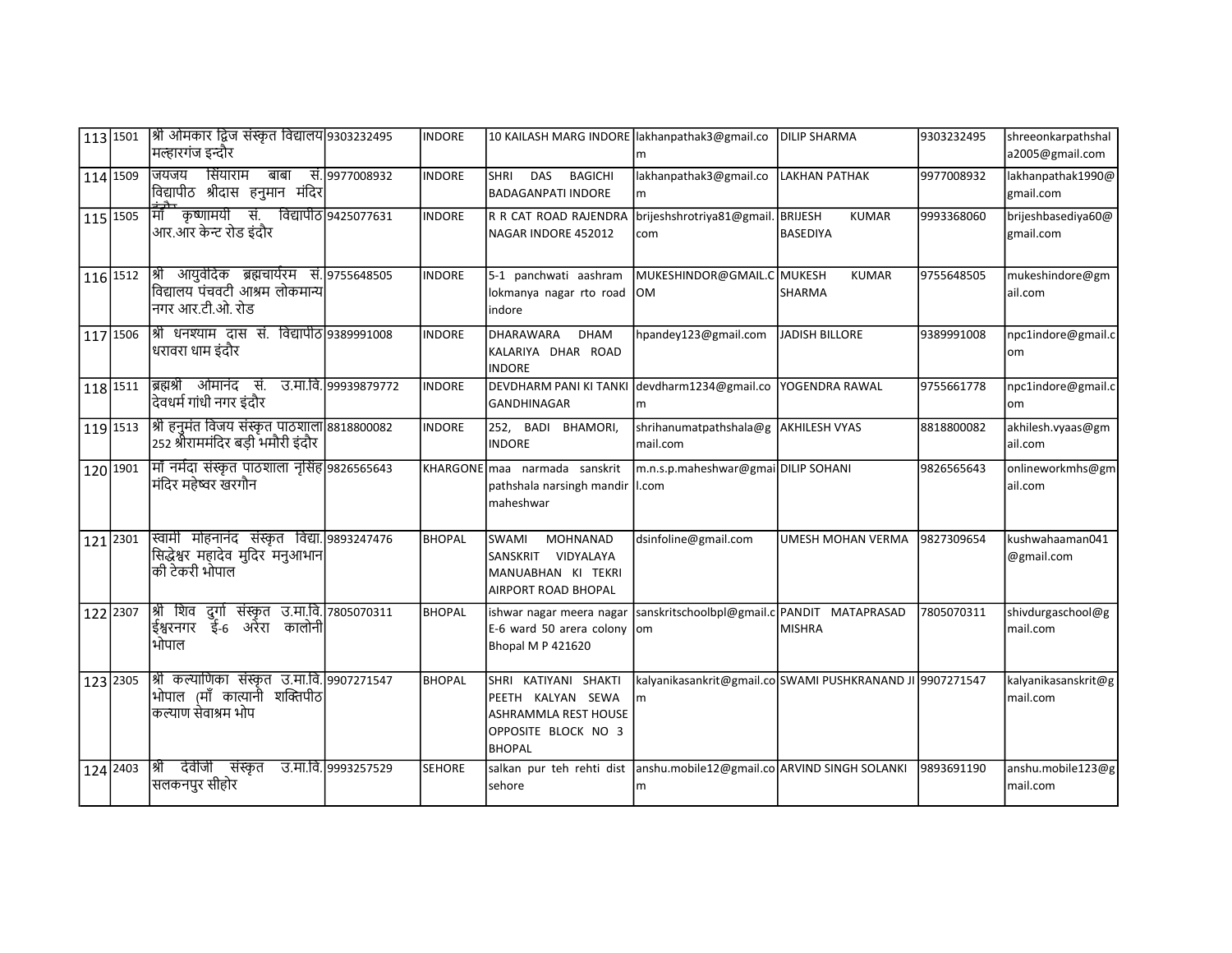| 125 2404 | सित सुखराम दास बाबा सं.उ.मा.वि. 8989017649<br> रामपुराकला तहसील आष्टा सीहोर                           |                    | <b>SEHORE</b>  | VILL RAMPURA KALAN<br>POST NOGOV TAH ASHTA Jom<br>DIS SEHORE MP 466120                                                        | ram.patidar1986@gmail.c   PAVAN KUMAR SHARMA   9753923306     |                                                |            | pawanshastri2014@<br>gmail.com     |
|----------|-------------------------------------------------------------------------------------------------------|--------------------|----------------|-------------------------------------------------------------------------------------------------------------------------------|---------------------------------------------------------------|------------------------------------------------|------------|------------------------------------|
| 126 2515 | मॉ हिंगलाज संस्कृत उ.मा.वि. बाडी 9977267822<br>शियसेन                                                 |                    | RAISEN         | ward no 01 maa hinglaj<br>mandir parisar badi tehsil<br>badi distt. raisen -464665                                            | mahinglajsv2515@gmail.c DEVNARAYAN TRIPATHI<br>lom            |                                                | 9179258781 | ravindrachobey22@<br>gmail.com     |
| 127 2512 | श्री ऋषीश्वर संस्कृत पाठशाला 9926483500<br> जामगढ रायसेन                                              |                    | RAISEN         | shri rishishwar sanskrit<br>pathshala jamgarh teh<br>bareli                                                                   | mponlinekhargone@gmail SHESHNARAYAN PANDEY 9926483500<br>.com |                                                |            | raibholendra@gmail<br>.com         |
| 128 2518 | सचिदानंद<br> श्री<br>उ.मा.वि.नर्मदा उत्तरतट मांगरौल <br>रायसेन                                        | संस्कृत 8959222453 | RAISEN         | VILL MAGROL TEH BARELI SHRIPATEL21@GMAIL.CO RAMESH KUMAR TIWARI 8959222453<br><b>DIST RAISEN MP</b>                           | ΙM                                                            |                                                |            | RAMESH.TIW21@G<br>MAIL.COM         |
| 129 2703 | संकल्प संस्कृत वेद 9893906266<br> सदगुरू<br>विद्यालय विद्यापीठ सदगुरू नगर<br>आनंद नगर, लटेरी, विदिशा  |                    | <b>VIDISHA</b> | <b>HANUMAN</b><br><b>MANDIR</b><br><b>SADGURUNAGAR</b><br>ANANDPUR TEHSIL LATERI<br>DIST VIDISHA MP                           | ssnc@sadgurutrust.org                                         | DEVENDRA<br><b>KUMAR</b><br><b>TIWARI</b>      | 9893906266 | dt9893909266@gm<br>ail.com         |
| 130 2702 | मिहर्षि भृगु संस्कृत उ.मा.विद्यालय 9893804333<br> गजबसौदा, विदिशा                                     |                    | <b>VIDISHA</b> | MAHARSHI BIRIGU H S<br>SCHOOL NEAR NEW<br>MANDI BARETH ROAD<br><b>GANJ BASODA</b>                                             | munnalal9893804333@g<br>mail.com                              | ACHARYA OM PRAKASH 9993220072<br><b>SHARMA</b> |            | munnalal989380433<br>@gmail.com    |
| 131 2705 | संत जगन्नाथ संस्कृत पाठशाला 7389496605<br>जगननाथपुरी<br>आश्रम<br>विदान्त<br>जीवजीपुर गंज बसौदा विदिशा |                    | <b>VIDISHA</b> | SANT JAGANNATHDAS<br>SANSKRIT PATHSHALA<br>BEDANT<br><b>ASHRAM</b><br><b>JAGANNATHPURI</b><br>JIWAJIPUR GANJ BASODA<br>464221 | SANTJAGANNATHJI@GMA RAMANUJ TIWARI<br>IL.COM                  |                                                | 7389496605 | RAMANUJ150985@<br><b>GMAIL.COM</b> |
| 132 3001 | विदिक विद्या पीठम संस्कृत चिचोट]9926345453<br> कुटी छिपानेर तहसील टिमर्णी <br>हिरदा                   |                    | <b>HARDA</b>   | CHICHOT - CHHEEPANER,<br>TEHSIL - TIMARNI,<br>DISTRICT - HARDA 461228                                                         | vedikvidyapitham@gmail.<br>com                                | <b>GAGAN DEWDA</b>                             | 9926345453 | shrigssm@gmail.co<br>m             |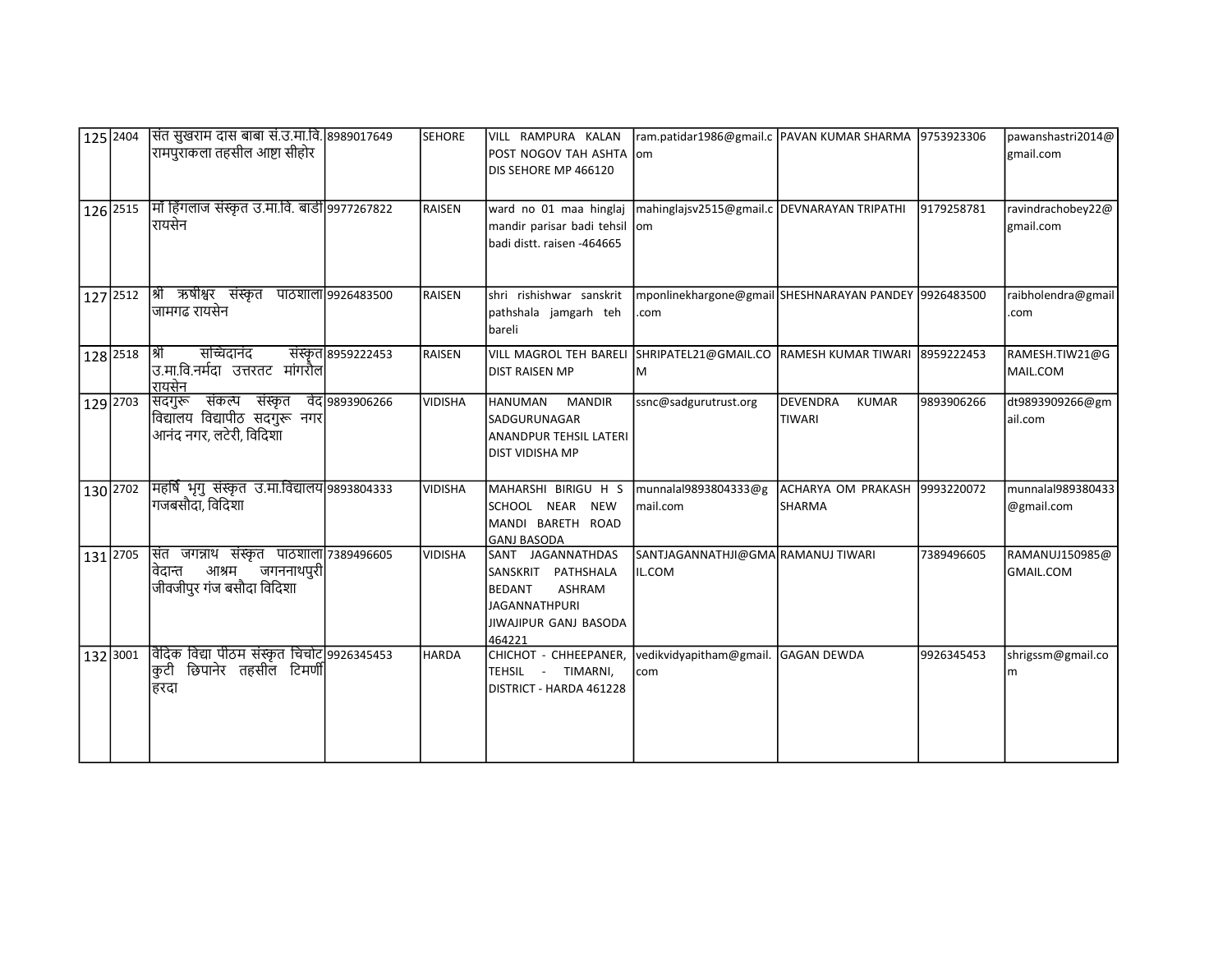|          | 133 3111 | श्री गणेश संस्कृत महाविद्यालय श्री 7585258127<br>देव जगदीश मंदिर पटौरिया धाम<br>गढ़ाकोट सागर |                     | SAGAR            | ganesh sanskrit<br>Ishri<br>viddyalay, Sagar Road<br>Garhakota                                                                             | shriganeshsanskritvidyalay JAGESHWAR PATHAK<br>@gmail.com      |                          | 9300601992 | soni.03@hotmail.co<br>m               |
|----------|----------|----------------------------------------------------------------------------------------------|---------------------|------------------|--------------------------------------------------------------------------------------------------------------------------------------------|----------------------------------------------------------------|--------------------------|------------|---------------------------------------|
| 134 3106 |          | सिंस्कृत महाविद्यालय धमश्री सागर                                                             | 7582248110          | SAGAR            | SANSKRIT<br>MAHAVIDHYALAYA<br><b>DHARMSHRI SAGAR</b>                                                                                       | naveenchoubey444@gmai VASUDEV PRASAD DUBEY 9424445212<br>l.com |                          |            | vasudevprasaddube<br>y@gmail.com      |
|          |          | 135 3112 Shree Krishna Suhag Shanskrat 7898759135<br>Vidhyalaya Fozi AsharamBanda<br>Sagar   |                     | SAGAR            | Shree Krishna Suhag<br>Shanskrat Vidhyalaya Fozi<br>AsharamBanda Sagar                                                                     | shanskratfozividhyalaya@ Shree Radhe Giri<br>gmail.com         |                          | 7898759135 | yogeshjain2015@g<br>mail.com          |
|          | 136 3204 | माध्यमिक<br>उच्चतर<br> विद्यालय बादंकपुर दमोह                                                | संस्कृत 07812210449 | <b>DAMOH</b>     | VILL POST BANDAKPUR<br><b>DIST DAMOH</b>                                                                                                   | jnsvidhyalaya@gmail.com   KUNJI LAL DIMHA                      |                          | 9424424318 | jnsvidhyalaya1@gm<br>ail.com          |
| 137 3203 |          | श्री रामकुमार संस्कृत उ.मा.वि. 7812223176<br>दमोह                                            |                     | <b>DAMOH</b>     | <b>RAMKUMAR</b><br>lshri<br>VIDYALAYA<br><b>SANSKRTI</b><br>DAMOH                                                                          | ramkumarschooldamoh@ RAM PRAMOD GOUTAM<br>gmail.com            |                          | 9669880302 | rampramodgoutam<br>@gmail.com         |
| 138 3406 |          | ऋषि गौतम संस्कृत वेद विद्यालय 07682248086<br>आई.टी.आई के दक्षिण छतरपुर                       |                     | CHHATARP<br>UR.  | COLONY<br><b>CHAUBEY</b><br><b>ASHRAM</b><br>lgautam<br>MISHRA JI KI BAGIYA<br><b>CHHATARPUR</b>                                           | sonimanoj331@gmail.com DR DEVBHADRA MISHRA                     |                          | 7828235762 | geetenter999@gmai<br>l.com            |
|          | 139 3408 | श्री नारायण संस्कृत उ.मा.वि. 9424344515<br>हिरपालपुर छतरपुर                                  |                     | CHHATARP<br>UR.  | Narayan<br>Main Road,<br>Ashram, Harpalpur Distt.<br>Chhatarpur M.P. Pin<br>471111                                                         | shrinarayanshsshpp@gma Smt. Shobha Pathak<br>il.com            |                          | 9424344515 | sagar041280@gmail<br>.com             |
|          | 140 3409 | श्री नारायण संस्कृत उ.मा.वि. 9754017729<br>भीमकूण्ड बाजना छतरपुर                             |                     | CHHATARP<br>UR   | SHRI NARAYAN SANSKRIT<br>SECONDARY<br> HIGH<br>SCHOOL BHEEMKUND<br><b>BAJNA DIST CHHATARPUR</b>                                            | bheemkund18@gmail.co<br>m                                      | OM PRAKASH TRIPATHI      | 9754017729 | nirajmishra4371@g<br>mail.com         |
| 141 3403 |          | कात्यायनी<br>संस्कृत<br>गहबरा छतरपुर                                                         | उ.मा.वि. 9755030149 | CHHATARP V<br>UR | p gahabara<br>distt<br>chhatarpur                                                                                                          | kanchancompgaurihar@g<br>mail.com                              | <b>SHRI RAM PAYASI</b>   | 9755030149 | kanchancomputerga<br>urihar@gmail.com |
| 142 3511 |          | श्री शान्तिनाथ दिगम्बर<br>विद्यालय सिद्धक्षेत्र<br>आहार<br>जी<br>टीकमगढ़                     | संस्कृत 7987224204  | TIKAMGAR<br>н    | <b>SHRI</b><br>SHANTI<br><b>NATH</b><br><b>DIGAMBAR JAIN SANSKRIT</b><br>IVIDHYALAYA SIDHYA<br>CHETRA AHAR JI DISTT<br><b>TIKAMGARH MP</b> | hkjsti@gmail.com                                               | <b>HAMENT KUMAR JAIN</b> | 9754729167 | hemantjain665@gm<br>ail.com           |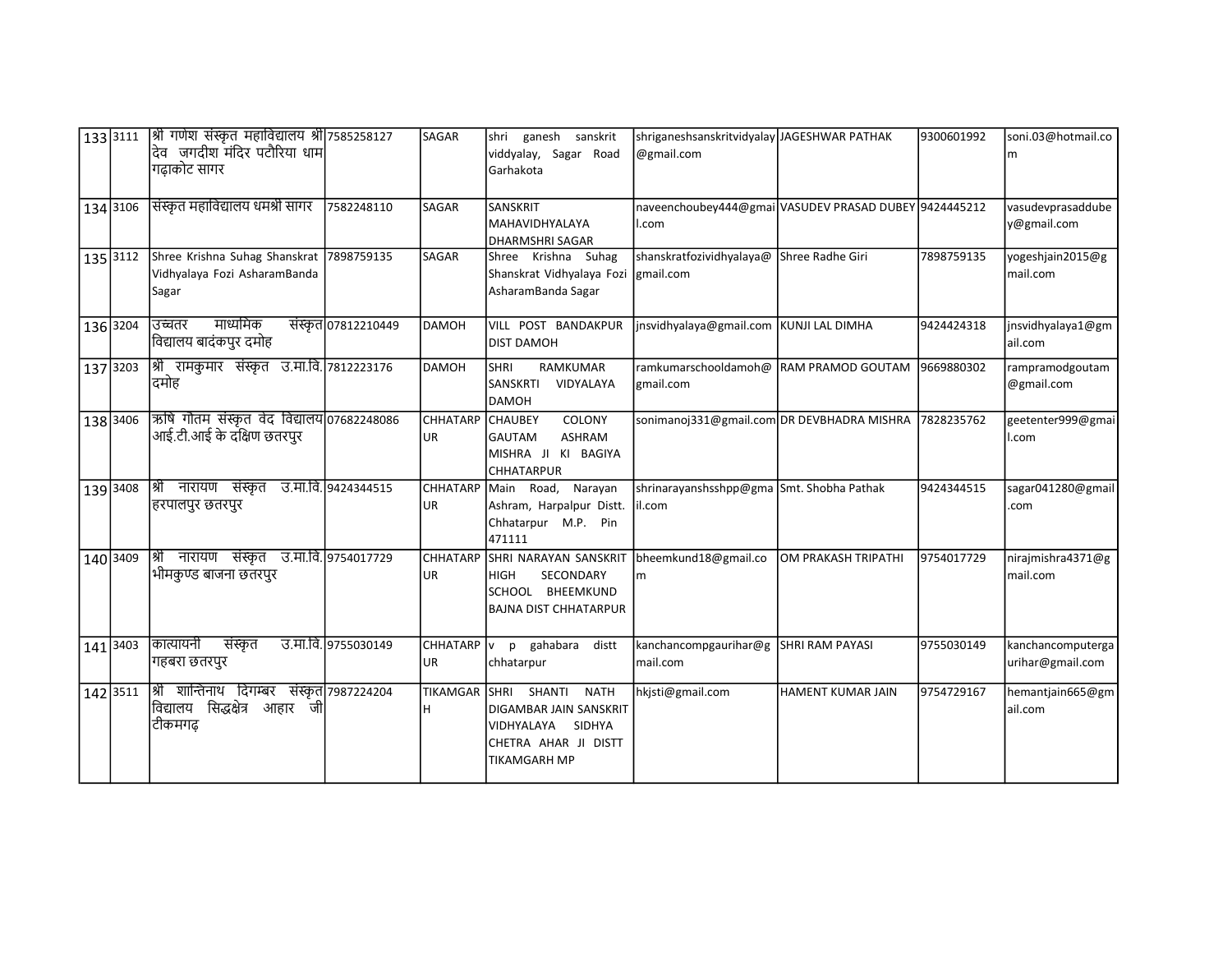| 143 3506 |          | श्रीरामराजा गुरूकुल सं.विद्यालय 9425881413<br>ओरछा टीकमगढ                                          |                     | TIKAMGAR                      | <b>SHRI RAMRAJA GURUKUL</b><br>İSANSKRIT VIDHYALAYA<br>TIKAMGARH<br><b>ORCHHA</b><br><b>ROAD ORCHHA</b>                 | devendra_rajak2001@yah SHIR RAMKRISHN MISHR 9425881413<br>00.com   |                                   |            | kushwaha7080@gm<br>ail.com      |
|----------|----------|----------------------------------------------------------------------------------------------------|---------------------|-------------------------------|-------------------------------------------------------------------------------------------------------------------------|--------------------------------------------------------------------|-----------------------------------|------------|---------------------------------|
| 144 3610 |          | श्री रामचन्द्र वेद वेदांग संस्कृत 9993919811<br>विद्यापीठ<br>गीताधाम<br>ग्वारीघाट<br>जबलपुर        |                     | <b>JABALPUR</b>               | <b>GEETA</b><br><b>DHAM</b><br><b>GWARIGHAT JABALPUR</b>                                                                | naayandutt41@gmail.com RAMPHAL SHUKLA                              |                                   | 9993919811 | narayandutt41@gm<br>ail.com     |
| 145 3606 |          | राजहंस संस्कृत उ.मा.वि. भेड़ाघाट 9329246075<br>जबलपुर                                              |                     | <b>JABALPUR</b>               | rajhansh sanskrit vidyala<br>saraswati ghat bhedaghat                                                                   | shriram.computers001@g DR VISHNUDEV DWIVEDI 9329246075<br>mail.com |                                   |            | seetaramshastri9i@<br>gmail.com |
| 146 3608 |          | नर्मदा वेद वेदांग संस्कृत विद्यालय 9827751135<br>ग्वारीघाट जबलपुर                                  |                     | <b>JABALPUR</b>               | <b>SAKET</b><br><b>DHAM</b><br>İGWARIGHAT JABALPUR<br>MADHYAPRADESH 482008                                              | narayandutt41@gmail.co<br>m                                        | DEEPAK KUMAR SHARMA 9827751135    |            | narayandutt141@g<br>mail.com    |
| 147 3607 |          | प्रज्ञानंद गिरि<br>स्वामी<br>उ.मा.वि. प्रज्ञापीठ प्रज्ञाधाम कटंगी <br>जबलपुर                       | संस्कृत 9993796134  | <b>JABALPUR</b>               | ISWAMI PRAGYA NAND<br>GIRI SANSKRIT VIDYALYA<br><b>PRAGYAPEET</b><br>IPRAGYADHAM KATANGI                                | mor.tiwari@gmail.com                                               | lsusheel kumar Tiwari 19993796134 |            | aacharysusheel@gm<br>ail.com    |
|          | 148 3602 | हितकारणी<br>कस्तूरचंद्र<br>पाठशाला जबलपुर                                                          | संस्कृत 9826963859  | <b>JABALPUR</b>               | CIVIC CENTRE MADHATAL<br><b>JABALPUR</b>                                                                                | tablets_vish@rediffmail.c<br>lom                                   | <b>SHIVESH DWIVEDI</b>            | 9826963859 | vishaljain3177@gm<br>ail.com    |
| 149 3806 |          | श्री ज्योतिरीश्वर ऋषिकुल संस्कृत 07794285411<br>उ.मा.वि. झोतेश्वर, तह. गोटेगांव,<br>जिला- नरसिंहपू |                     | <b>NARSINGH</b><br><b>PUR</b> | GANGA<br>PARAMHANSI<br>KHSETRA,<br>lashram<br><b>TEHSIL</b><br>JHOTESHWAR,<br>GOTEGAON,<br><b>DISTT</b><br>Inarsinghpur | sjrshsvjhoteshwar@gmail. PADAMNABH DWAVEDI<br>com                  |                                   | 9329196451 | santoshchove@gma<br>il.com      |
| 150 3804 |          | श्री मुक्तानंद<br>संस्कृत<br> नरसिंहपुर                                                            | विद्यालय 9425837477 | <b>PUR</b>                    | NARSINGH Ramward Gudri<br>Bazar<br>KandeliNarsinghpur                                                                   | shudham333322@gmail.c   BALIRAM SHARMA<br>lom                      |                                   | 9425837477 | shudham333323@g<br>mail.com     |
| 151 3802 |          | श्री नर्मदा<br>संस्कृत<br> सोकलपुर<br>तह.<br>गाडरवारा<br>नरसिंहपुर                                 | पाठशाला 9685646315  | <b>PUR</b>                    | NARSINGH GRAM SOKALPUR TEH<br><b>GADARWARA</b>                                                                          | snarmadaspsokalpur 53@g NARAYAN<br>mail.com                        | PRASAD<br>RAJORIYA                | 9685646315 | sharmaayushi6990<br>@gmail.com  |
| 152 3803 |          | श्री<br>नर्मदा<br>।गुरूकुल<br>पाठशाला बरमान खुर्द नरसिंहपुर                                        | संस्कृत 9827650065  | <b>NARSINGH</b><br><b>PUR</b> | <b>I</b> sharda<br>mandir barman<br><b>Ikhurd</b>                                                                       | rakeshguruji1984@gmail.c RAKESH SHARMA<br>lom                      |                                   | 9827650065 | rakeshguruji198@g<br>mail.com   |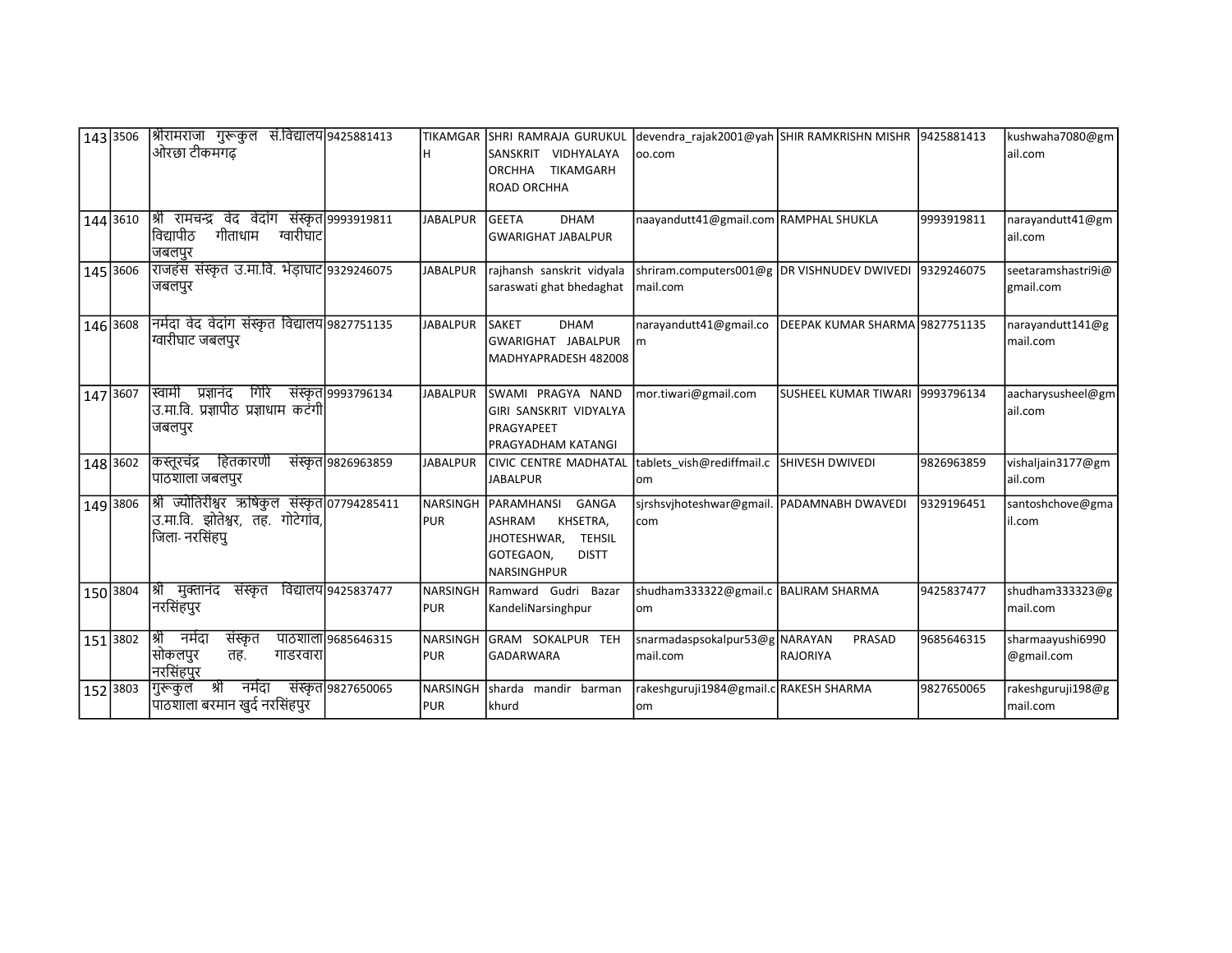| 153 3801 |          | श्री सनाढ्य संस्कृत<br>पिट्हरा, नरसिंहपुर                                                        | उ.मा.वि. 9893711983 | Inarsingh Ishri<br><b>PUR</b> | SHANADHYA<br><b>SANSKRIT</b><br><b>HIGH</b><br>SECONDARY VIDHYALAYA                                          | csukl1984@gmail.com                              | MAHESH BUDHOLIYA                                  | 9425856415 | cshukl1984@gmail.c<br>om             |
|----------|----------|--------------------------------------------------------------------------------------------------|---------------------|-------------------------------|--------------------------------------------------------------------------------------------------------------|--------------------------------------------------|---------------------------------------------------|------------|--------------------------------------|
|          |          |                                                                                                  |                     |                               | PITHERA POST CHHOTA<br><b>AMGAON</b><br><b>TEL</b><br><b>GADARWARA</b><br><b>DISTT</b><br><b>NARSINGHPUR</b> |                                                  |                                                   |            |                                      |
| 154 3807 |          | SHRI HARIHAR SANSKRIT VED<br><b>PATHSHALA</b>                                                    | 9977163404          | NARSINGH<br><b>PUR</b>        | shri harihar sanskrita ved shsvp2015@gmail.com<br>pathshala at kakra ghat<br>post bhatera th gadarwara       |                                                  | RAJESHWAR CHETANYA<br><b>BRAMCHARI</b>            | 9669529143 | cshukla1984@gmail.<br>com            |
|          | 155 3805 | श्री स्वामी शंकरानंद पुरी जी 9754271589<br>महाराज संस्कृत विद्यालय हीरापुर<br>पो.भटेरा नरसिंहपुर |                     | <b>PUR</b>                    | NARSINGH GRAM HEERAPUR POST<br>BHATERA<br><b>TEH</b><br><b>TENDUKHEDA</b><br><b>DISTT</b><br>NARSINGHPUR     | sks433688@gmail.com                              | PT. SUNEEL KUMAR<br>SHARMA                        | 9754241589 | sks4333688@gmail.<br>com             |
| 156 3903 |          | महर्षि दयानंद सरस्वती<br>विद्यालय<br>संस्कृत<br>गुरूकुल<br>सोनाखार छिन्दवाड़ा                    | आये 9407012142      | <b>RA</b>                     | CHHINDWAAT POST SONAKHAR<br><b>CHHINDWARA</b>                                                                | ajaycomputerscwa@gmail OMDEV SHASTRI<br>.com     |                                                   | 9407012142 | bajpaiajait@gmail.c<br>om            |
| 157 4345 |          | पिं°गिरिजा प्रसाद राधिका प्रसाद 9755912763<br>शालिकराम<br>संस्कृत<br>उ.मा.वि.डेहरिया रीवा        |                     | <b>REWA</b>                   | dherhiya varikalan post<br>choura block tyother dist o<br>rewa M P 486226                                    | sanskritschoolbpl@gmail.c SUSHMA MISHRA          |                                                   | 9755912763 | sanskritschoolbpl@g<br>mail.com      |
| 158 4333 |          | ऋषि कुमार संस्कृत उ.मा.वि. 9589315161<br>पंचमठ आश्रम घोघर रीवा                                   |                     | <b>REWA</b>                   | <b>KUNJ</b><br>ASHRAM<br><b>RISHI</b><br>PANCHMATH GHOGHAR<br><b>REWA</b>                                    | mr00072482@gmail.com                             | <b>SANTOSH</b><br><b>KUMAR</b><br><b>TRIPATHI</b> | 9589315161 | mr000.72482@gmai<br>l.com            |
|          | 159 4308 | साम्ब सदा शिव संस्कृत उ.मा.वि. 9575355339<br>दिवतालाब रीवा                                       |                     | <b>REWA</b>                   | GRAM POST DEVTALAB<br>REWA                                                                                   | ssdshs4308@gmail.com                             | SHRI NIVAS MISHRA                                 | 9575355339 | santosh_shukla786<br>@rediffmail.com |
| 160 4327 |          | श्री चैतन्य धर्म संघ संस्कृत विद्यालय 9752362300<br>आजादपुर गोबरा रीवा                           |                     | <b>REWA</b>                   | Ajadpur Gobara Rewa MP                                                                                       | Jawarewa.2020@gmail.co Raghvendra Upadhayay<br>m |                                                   | 9752362300 | jawarewa@gmail.co<br>m               |
|          | 161 4359 | VANDHVI SANSKRIT VIDAYALA<br>BAJWARA BHAMARA                                                     | 7660266153          | <b>REWA</b>                   | SANSKRIT<br>VANDHVI<br>VIDAYALA<br><b>BAJWARA</b><br><b>BHAMARA DISTT REWA</b>                               | santoshkumarpandey541<br>@gmail.com              | <b>SANTOSH</b><br><b>KUMAR</b><br><b>PANDEY</b>   | 8962222064 | guptahn82@gmail.c<br>om              |
|          | 162 4339 | हर्षण<br>श्री<br>राम<br>उ.मा.वि.खजूहा कलाॅ रीवा                                                  | संस्कृत 9993872971  | <b>REWA</b>                   | vill post khajuha teh gurh cemax.comp@gmail.com Ram Kishore Dwivedi<br>rewa                                  |                                                  |                                                   | 9993872971 | shriramharshanji@g<br>mail.com       |
|          | 163 4508 | अशासकीय शारदा<br>उ.मा.वि. करकचहा लौआ सीधी                                                        | संस्कृत 9893868248  | <b>SIDHI</b>                  | village karkachaha Post<br>Laua District Sidhi                                                               | ss105533@gmail.com                               | <b>PRAMOD</b><br><b>KUMAR</b><br>PANDEY           | 9893868248 | pramodp2015@gma<br>il.com            |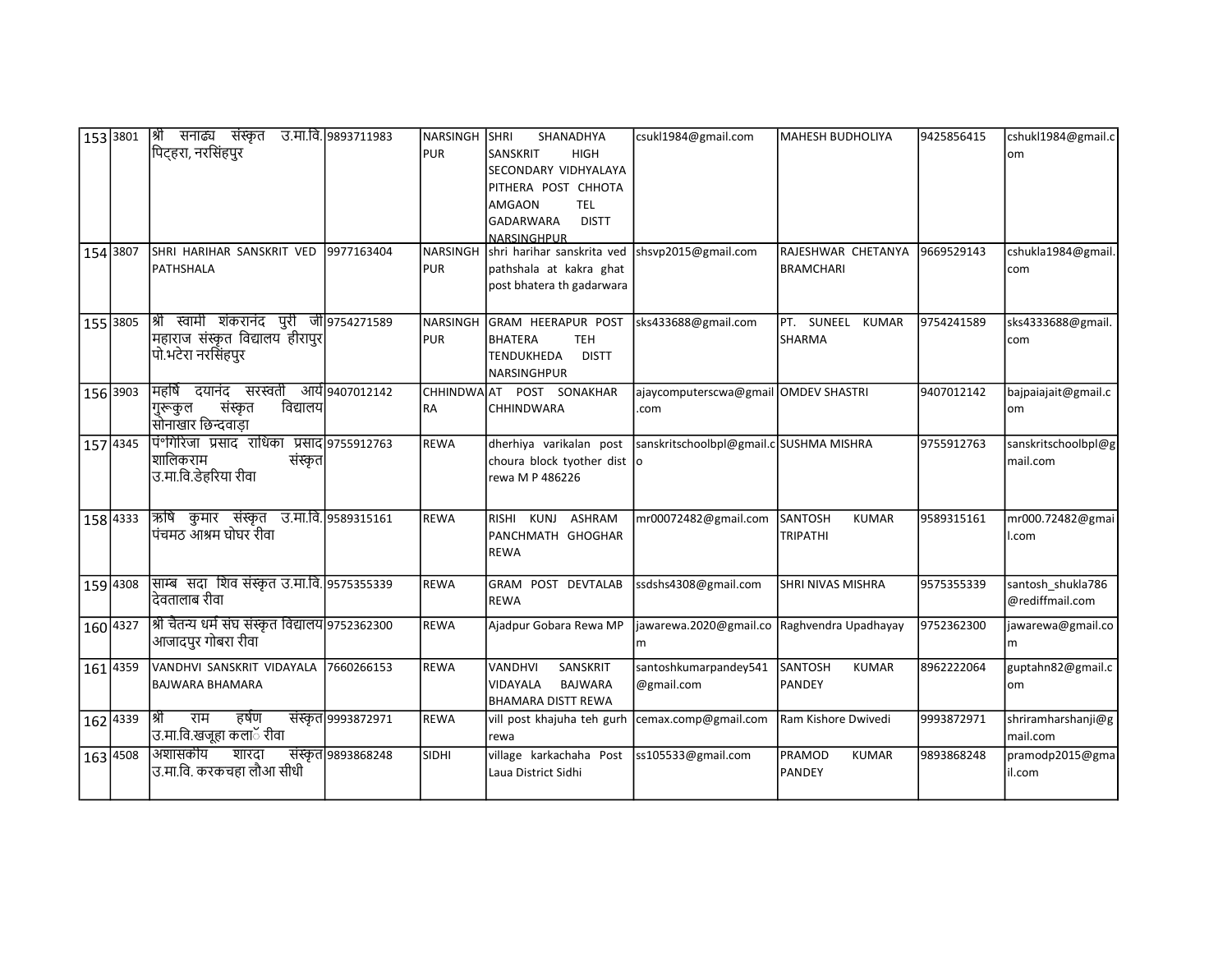| 165 4607 | 164 4616   श्री राम संस्कृत महा.विद्यालय 07670265341<br>जानकी कुण्ड चित्रकूट सतना<br>⊺श्री<br>ललिताम्बा<br> उ.मा.वि.रमपुरवा धाम सतना | संस्कृत 9993743454  | <b>SATNA</b><br><b>SATNA</b> | RAM SANSKRIT<br><b>SHRI</b><br>MAHAVIDYALAY,<br>JANKIKUND CHITRAKOOT-<br>SATNA M.P.<br>RAMPURWA DHAM POST   raviuhr51@gmail.com<br>ICHOUL TEHSIL UNCHEHRA | sunilkumar.rmt@gmail.co SHRI SURENDRA KUMAR 7898201629<br>Im  | <b>TIWARI</b><br>DR. L.K. MISHRA | 9669448500 | suneelkumar.rmt@g<br>mail.com<br>raviuhr51@rediffma<br>il.com |
|----------|--------------------------------------------------------------------------------------------------------------------------------------|---------------------|------------------------------|-----------------------------------------------------------------------------------------------------------------------------------------------------------|---------------------------------------------------------------|----------------------------------|------------|---------------------------------------------------------------|
| 166 4614 | श्री रामनाम संस्कृत महा.विद्यालय 9424618165<br>अक्षयवट चित्रकूट सतना                                                                 |                     | <b>SATNA</b>                 | SHRI RAMNAM SANSKRIT<br>MAHAVIDYALAYA<br>AKSHAYWAT CHITRAKOOT<br><b>SATNA MP</b>                                                                          | dependrasingh85@gmail.c SHRI BABULAL TRIPATHI<br>lom          |                                  | 9424618165 | shriramnamvidyalay<br>a@gmail.com                             |
| 167 4613 | श्री जानकी संस्कृत विद्यालय पुरानी 9450843680<br> लंका चित्रकूट सतना                                                                 |                     | SATNA                        | SHRI JANKI SANSKRIT<br>VIDYALAYA<br><b>PURANI</b><br>CHITRAKOOT<br>LANKA<br><b>SATNA MP</b>                                                               | shrijsv@gmail.com                                             | <b>RAJKISHOR TRIPATHI</b>        | 9450843680 | dependrasingh85@g<br>mail.com                                 |
| 168 4611 | श्री रावतपुरा सरकार संस्कृत 07670265550<br> उ.मा.वि. श्रुगारवन चित्रकूट सतना                                                         |                     | SATNA                        | SHRINGARVAN .SATNA<br>ROAD CHITRAKOOT DIST- m<br>SATNA M.P.                                                                                               | sscechitrakoot@gmail.co                                       | <b>ANIL SHARMA</b>               | 7869801885 | jimishra955@gmail.<br>com                                     |
| 169 4618 | श्री राम देषिक संस्कृत उ.मा.वि. 9109419183<br> बड़ा स्थान सोहावल संतना                                                               |                     | <b>SATNA</b>                 | Bada Sthan Sohawal<br>District Satna MP                                                                                                                   | anjuycc@gmail.com                                             | VACHSPATI OJHA                   | 9109419183 | yccsatna@gmail.co<br>m                                        |
| 170 4612 | श्री बलराम देशिक<br>विद्यापीठ आचार्य मंदिर नयगांव<br> चित्रकूट सतना                                                                  | संस्कृत 7489130122  | <b>SATNA</b>                 | SHRI BALRAM DESHIK<br>SANSKRIT VIDYAPEETH<br><b>MANDIR</b><br><b>ACHARYA</b><br>NAYAGAON CHITRAKOOT<br><b>SATNA MP</b>                                    | shribdsvckt@gmail.com                                         | SHRI RAMKRIPAL MISHRA 9424656137 |            | dependrasingh85@g<br>mail.com                                 |
| 171 4610 | ऋषिकुमार संस्कृत<br>उ.मा.वि. 09935052004<br>पीलीकोठी चित्रकूट सतना                                                                   |                     | SATNA                        | KOTHI<br>KAMTA PILI<br><b>TAHSIL</b><br>CHITRAKOOT<br>MAJHGANWA DISTRICT<br><b>CHITRAKOOT MP</b>                                                          | shuklabholeram@gmail.co AMBIKA PRASAD MISHRA 9935052004<br>lm |                                  |            | mishraambikaprasa<br>d98@gmail.com                            |
| 172 4636 | सखेन्द्र<br>मद्राम<br>श्री<br>उ.मा.वि.बड़ा स्थान मैहर सतना                                                                           | संस्कृत 07674234033 | <b>SATNA</b>                 | BADA AKHADA DEVI JI<br><b>ROAD MAIHAR</b>                                                                                                                 | mansukhgautam.mhr@gm MANSUKH LAL GAUTAM<br>lail.com           |                                  | 9425868581 | mlgautam68@gmail<br>.com                                      |
| 173 4620 | द्विजराज संस्कृत उ.मा.वि.ताला 9993533091<br>अमरपाटन सतना                                                                             |                     | SATNA                        | vill post tala sandipan<br>ashram distt satna mp                                                                                                          | bpshukla2009@rediffmail. SESHMANI TIWARI<br>com               |                                  | 9993533091 | tiwarisheshmani32<br>@gmail.com                               |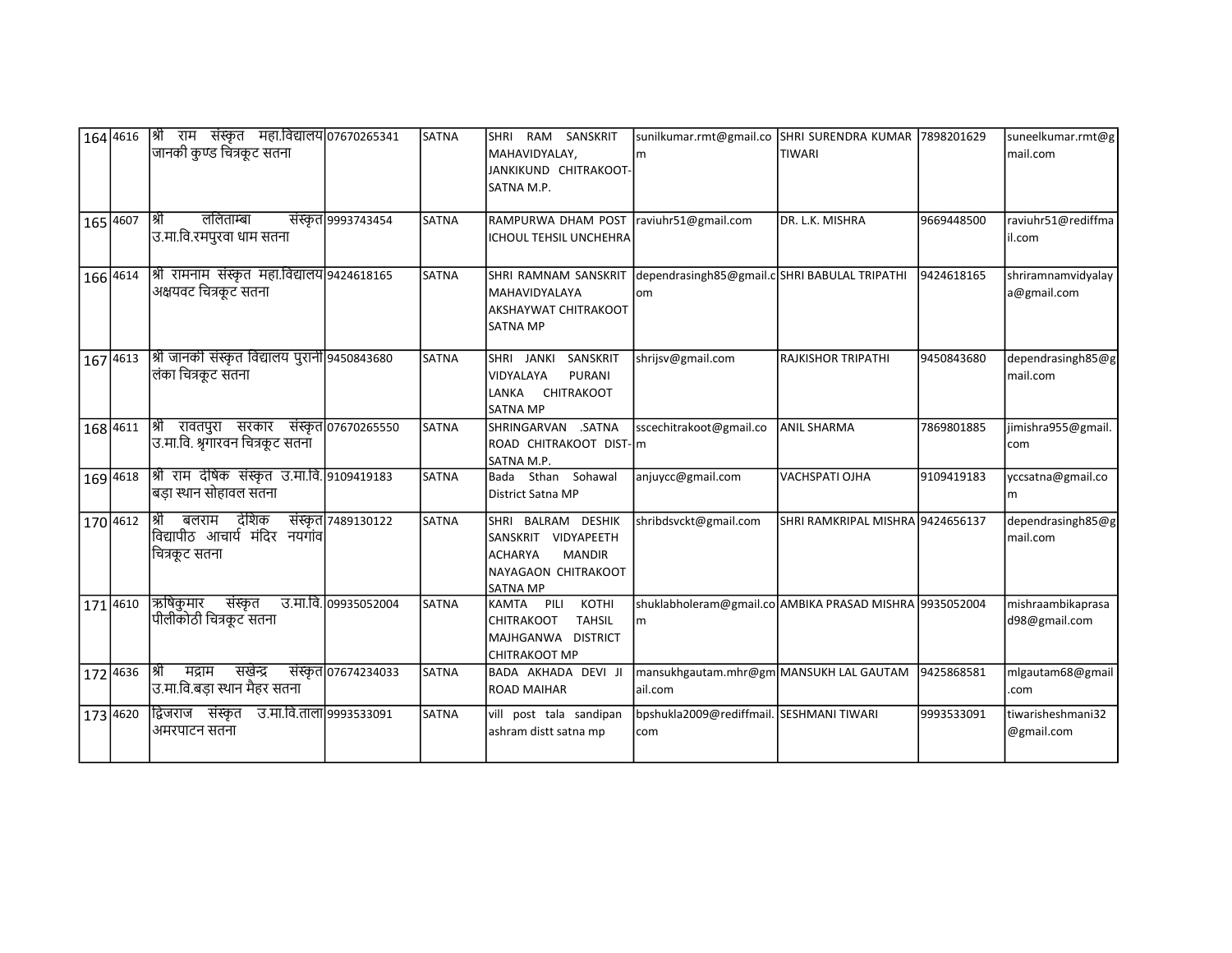|          | 174 4615 | श्री राम जानकी संस्कृत विद्यालय 9450225647<br>विश्रामघाट नयागाँव चित्रकूट सतना       |                    | <b>SATNA</b>       | SHRI RAM JANKI SANSKRIT ramindia85@gmail.com<br>VIDYALAYA VISHRAM<br>GHAT CHITRAKOOT                                                                 |                                                            | <b>RATNESH KUMAR</b>            | 9450225647 | mr.kalluprasad@gm<br>ail.com              |
|----------|----------|--------------------------------------------------------------------------------------|--------------------|--------------------|------------------------------------------------------------------------------------------------------------------------------------------------------|------------------------------------------------------------|---------------------------------|------------|-------------------------------------------|
| 175 4703 |          | स्वामी<br>संत<br>शरण<br>उ.मा.वि.विद्यापीठ हनुमंत कुज <br>आश्रम शिवपुरी छपडौर, उमरिया | संस्कृत 9424683873 | UMARIA             | HANUMANT<br><b>KUNJ</b><br><b>SHIVPURI</b><br><b>ASHRAM</b><br><b>CHHAPDOUR</b><br>PO<br>INAUGAWAN<br><b>TEH</b><br>MANPUR DISTT UMARIA<br>MP 484665 | sssanskritvidyapeethhka1<br>49@gmail.com                   | <b>BAL KRISHNA MISHRA</b>       | 7693945577 | ramr4452@gmail.co<br>m                    |
|          | 176 0248 | <b>IMAHARAJA</b><br>ANANGPAL<br>SINGH TOMAR SANSKRAT<br>SANSTHAN                     | 8518008002         | <b>MORENA</b>      | <b>PINAHAT</b><br><b>ROAD</b><br>RACHHED PORSA                                                                                                       | mtomar105@gmail.co<br>m                                    | MANOJ SINGH TOMAR 8518008002    |            | rajeshtomar106@<br>gmail.com              |
|          | 177 0814 | NISTHA SANSKRIT SCHOOL                                                               | 8770158451         | <b>DATIA</b>       | PACHARA , CHOTI<br><b>BADONI, DIST DATIA</b>                                                                                                         | PRAMODYADAV618@G PRAMOD<br>MAIL.COM                        | <b>KUMAR</b><br>YADAV           | 9752046386 | RCLPVTITI@GMAI<br>L.COM                   |
|          | 178 0815 | MAHARISHI<br><b>VEDVYAS</b><br>SANSKRIT VIDHYAPEETH                                  | 9425770526         | <b>DATIA</b>       | WARD NO.13 SHIV<br>MANDIR KAMAD ROAD<br>INDERGARH                                                                                                    | maharishivedvyas2018 RAJESH<br>@gmail.com                  | <b>KUMAR</b><br><b>TRIPATHI</b> | 9425770526 | rajeshkumartripat<br>hi2018@gmail.co<br>m |
|          | 179 0808 | DR.RAMAN<br>SANSKRIT<br><b>VIDHYALAY SEMAI</b>                                       | 9753968450         | <b>DATIA</b>       | VILLAGE AND<br>POST<br>SEMAI DISTRICT DATIA<br>MADHYA PRADESH                                                                                        | dr.ramansemai1@gmai RAMBABU CHORASIYA 9753968450<br>II.com |                                 |            | ashishkumardube<br>y780@gmail.com         |
|          | 180 2104 | <b>GYANENDRAM</b>                                                                    | 9009201334         | <b>KHANDW</b><br>А | <b>RATHORE</b><br><b>INEAR</b><br>PARISAR SEC 5 NEW<br><b>HARSUD</b><br><b>DIST</b><br>KHANDWA MP 450116                                             | DEEPSGYAN@GMAIL.C SMT PRERNA DUBEY<br>lom                  |                                 | 9009201334 | DUBEY7957@GM<br>AIL.COM                   |
|          | 181 2308 | Parakh Sanskrit School                                                               | 07556056061        | <b>BHOPAL</b>      | 16/2/1<br>Kharpa<br>l Sikandrabad<br>Road<br>l Ratibar Bhopal                                                                                        | parakhsanskritschool@ Rajesh Saini<br>gmail.com            |                                 | 9826344969 | rajeshsainirajesh3<br>@gmail.com          |
|          | 182 2309 | IPRAGYA<br>SANSKRIT<br>VIDYALAYA                                                     | 07554265694        | <b>BHOPAL</b>      | RAJHARSH COLONY<br>KOLAR ROAD BHOPAL<br>462042                                                                                                       | devashish 70213@redi NARENDRA RATHORE<br>ffmail.com        |                                 | 9826567309 | shilpico123@gmai<br>l.com                 |
|          | 183 2405 | BHRIGU BHARGAV<br><b>RISHI</b><br><b>VAIDIK PEETH</b>                                | 07554058516        | <b>SEHORE</b>      | VILLAGE RAM NAGAR<br>TEH BUDHNI DISTT<br><u>SEHORE</u>                                                                                               | ravivermakultara@gma CHANDRA SHEKHAR<br>il.com             | BHARGAV                         | 9425371644 | mayankdubey102<br>@gmail.com              |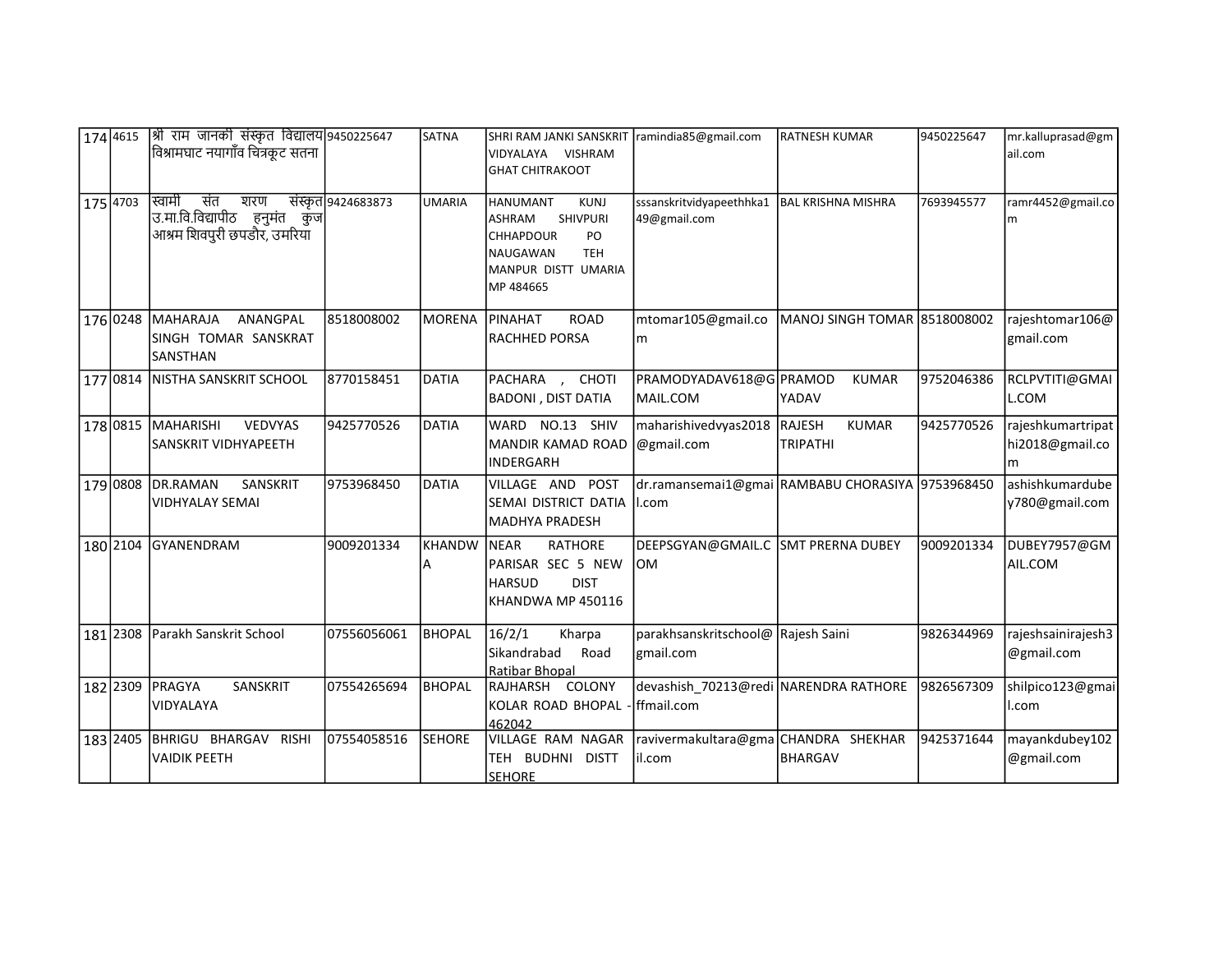| 184 2310 | lsuyash<br>SANSKRIT                        | 07554914388 | <b>BHOPAL</b>  | IN FRONT OF S-1014,                      | 2501SUYASH@GMAIL.C SHRI MUKESH KUMAR  9826055651    |                              |            | SHRIVKVERMASA        |
|----------|--------------------------------------------|-------------|----------------|------------------------------------------|-----------------------------------------------------|------------------------------|------------|----------------------|
|          | VIDHYALAY                                  |             |                | INEHRU<br>NAGAR.                         | <b>OM</b>                                           | JAIN                         |            | B@GMAIL.COM          |
|          |                                            |             |                | <b>BHOPAL</b>                            |                                                     |                              |            |                      |
| 185 3519 | MAHANT HARIDAS TYAGI                       | 9340169710  | <b>TIKAMGA</b> | <b>GRAM DHAJRAI TIGELA</b>               | gokuldhajrai@gmail.co GOKUL PRASAD LODHI 9340169710 |                              |            | ranutkg@gmail.co     |
|          | <b>SANSKRIT</b><br>VIDHYALAYA              |             | <b>RH</b>      | IPOST DHAJRAI TEHSIL                     | lm                                                  | RAJPOOT                      |            | m                    |
|          | <b>DHAJRAI</b>                             |             |                | OR DISTT TIKAMGARH                       |                                                     |                              |            |                      |
|          |                                            |             |                | IMP 472001                               |                                                     |                              |            |                      |
| 186 4003 | <b>SUNSHINE</b><br>SANSKRIT                | 7869997275  | <b>SEONI</b>   | <b>TOLA</b><br>lMAHADEV                  | LOVELEENNAGVANSHI                                   | LAXMI PRASAD PATLE           | 9770345657 | <b>GAJENDRABAGHE</b> |
|          | <b>HIGHER</b><br>SECONDARY                 |             |                | JEONARA,<br>VILLAGE                      | @GMAIL.COM                                          |                              |            | L03@GMAIL.COM        |
|          | <b>SCHOOL</b>                              |             |                | JEONARA,<br><b>TEHSIL</b>                |                                                     |                              |            |                      |
|          |                                            |             |                | IBARGHAT.<br><b>DISTRICT</b>             |                                                     |                              |            |                      |
|          |                                            |             |                | SEONI, M.P. PIN CODE                     |                                                     |                              |            |                      |
|          |                                            |             |                | 480667                                   |                                                     |                              |            |                      |
| 187 4358 | ASHASKEEY PANDIT SHRI                      | 9981131338  | <b>REWA</b>    | village mala kharahari                   | keshrish34@gmail.com saroj kumar garg               |                              | 9575750793 | sarojgarg652@gm      |
|          | SANSKRIT<br><b>NIWAS</b>                   |             |                | post dewas teh-                          |                                                     |                              |            | ail.com              |
|          | UCHCHATAR MADHYAMIK                        |             |                | sirmour rewa mp                          |                                                     |                              |            |                      |
|          | <b>MALA</b><br><b>VIDDHYALAY</b>           |             |                |                                          |                                                     |                              |            |                      |
| 188 4575 | <b>KHARAHARI</b><br>SANSKRIT HS<br>ISHIVAM | 9893956922  | <b>SIDHI</b>   | <b>POST</b><br><b>VILLAGE</b>            | piyushpandey@gmail.c ashok pandey                   |                              | 9893313083 | shuvanpandeychu      |
|          | SCHOOL CHURHAT DISTT                       |             |                | <b>CHURHAT WORD NO 2</b>                 | om                                                  |                              |            | rhat@gmail.com       |
|          | SIDHI                                      |             |                | PARISHAD<br>NAGAR                        |                                                     |                              |            |                      |
|          |                                            |             |                | ICHURHAT DISTT SIDHI                     |                                                     |                              |            |                      |
|          |                                            |             |                | <b>MP</b>                                |                                                     |                              |            |                      |
| 189 4662 | VIDEHI DAS<br>Іманатма                     | 07673269233 | <b>SATNA</b>   | MAHATMA VIDEHI DAS  rambalakdasjibai123@ |                                                     | <b>MAHANT</b><br><b>SHRI</b> | 7974352746 | praveens340@gm       |
|          | <b>SANSKRIT</b><br>VIDHYALYA               |             |                | SANSKRIT VIDHYALYA                       | lgmail.com                                          | <b>RAMBALAK DAS</b>          |            | ail.com              |
|          | <b>UNCHEHRA</b>                            |             |                | <b>UNCHEHRA</b>                          |                                                     |                              |            |                      |
| 190 1304 | lshree raj<br>RAJESHWARI                   | 7223892184  | <b>NEEMUC</b>  | <b>VILLAGE</b>                           | rajrajeshwaripathsala2   RAGHUVEER SHARMA           |                              | 9009450817 | vikaskiransamvedi    |
|          | <b>SANSKRIT</b><br><b>PATHSHALA</b>        |             | H.             | BHADWAMATA, TEHSIL-016@gmail.com         |                                                     |                              |            | @gmail.com           |
|          | <b>BHADWAMATA</b>                          |             |                | NEEMUCH,<br>DIST.-                       |                                                     |                              |            |                      |
|          |                                            |             |                | NEEMUCH-458441                           |                                                     |                              |            |                      |
|          |                                            |             |                |                                          |                                                     |                              |            |                      |
| 191 1410 | SHRI GARGACHARYA VED                       | 9826733485  | <b>UJJAIN</b>  | 93 Mahalaxmi Nagar                       | dinesh_surhiya@yahoo Ramesh Kumar Shukla            |                              | 9826733485 | shuklaramesh316      |
|          | <b>VEDANG VIDHYAPEETH</b>                  |             |                | ShakKarwasa Ujjain                       | .com                                                |                              |            | @gmail.com           |
| 192 1411 | GOSHWAMI TULSIDAS VED                      | 9584444320  | <b>UJJAIN</b>  | Імикам<br><b>POST</b>                    | sharmabhopal207@gm SOMPRAKASH                       |                              | 9584444320 | somsharma3012        |
|          | VIDHYALAYA                                 |             |                | <b>GOTHDA Ujjain</b>                     | ail.com                                             | <b>SHARMA</b>                |            | @gmail.com           |